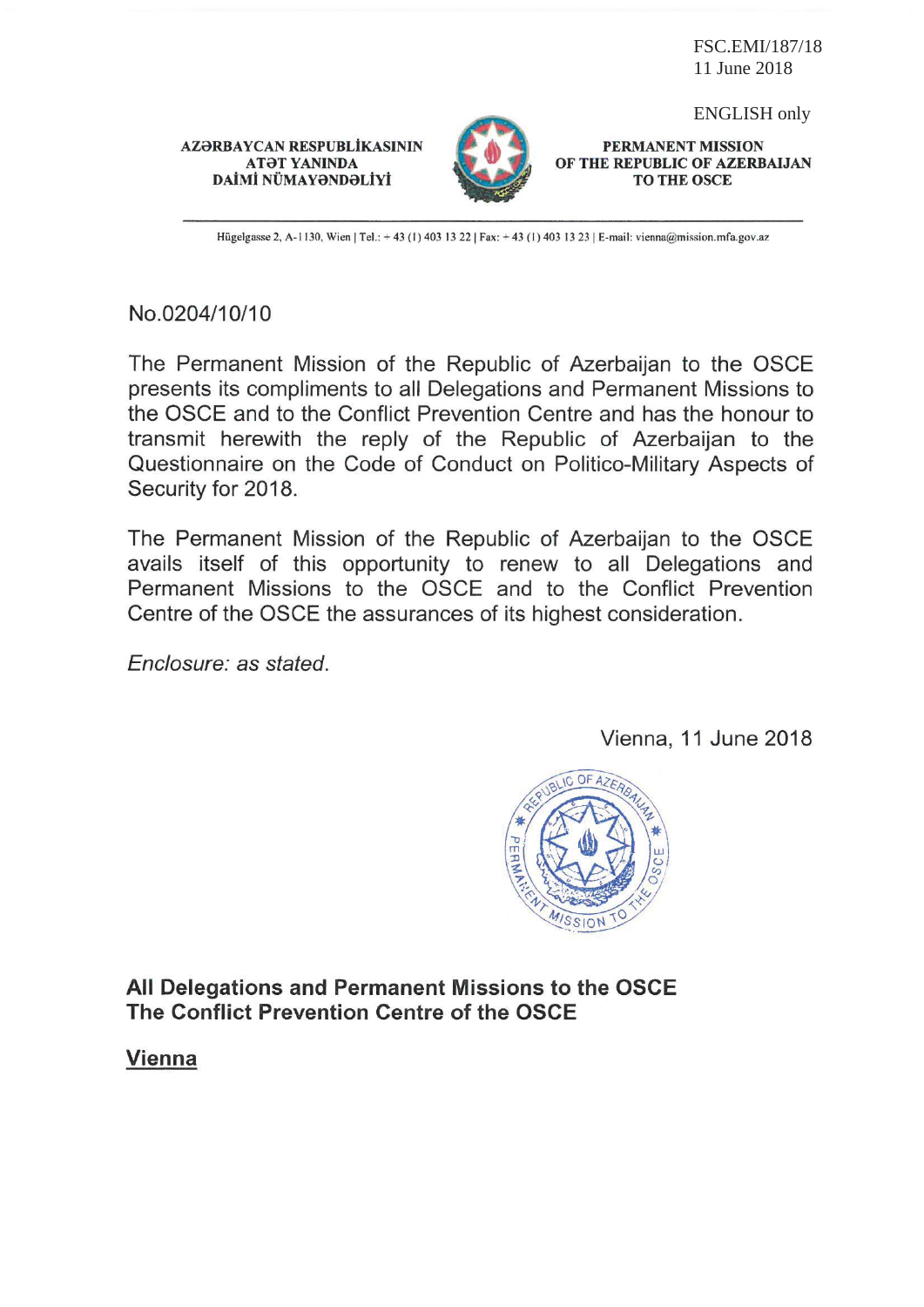### **AZERBAIJAN**

## **INFORMATION EXCHANGE ON THE OSCE CODE OF CONDUCT ON POLITICO-MILITARY ASPECTS OF SECURITY 2018**

### **SECTION I: Inter-State elements**

### **1. Account of measures to prevent and combat terrorism**

**1.1 To which agreements and arrangements (universal, regional, sub-regional and bilateral) related to preventing and combating terrorism is your State a party?**

### **Universal legal instruments:**

- Convention on Offences and Certain Other Acts Committed On Board Aircraft, signed in Tokyo on 14 September 1963 (ratified by the law of the Republic of Azerbaijan No.546-IIQ of December 2003);
- Convention for the Suppression of Unlawful Seizure of Aircraft, signed in The Hague on 16 December 1970 (ratified by the law of the Republic of Azerbaijan No-744-IQ of 9 November 1999);
- Convention for the Suppression of Unlawful Acts against the Safety of Civil Aviation, signed in Montreal on 23 September 1971 (ratified by the Law of Republic of Azerbaijan No. 740-IQ of November 1999);
- Convention on the Prevention and Punishment of Crimes against Internationally Protected Persons, including Diplomatic Agents, adopted by the General Assembly of the United Nations on 14 December 1973 (ratified by the law of the Republic of Azerbaijan No.61 - HQ, of February 2001):
- International Convention against the Taking of Hostages, adopted by the General Assembly of the United Nations on 17 December 1979 (ratified by the law of the Republic of Azerbaijan N0.743-IQ of November 1999);
- Convention on the Physical Protection of Nuclear Materials, signed in Vienna on 3 March 1980 (ratified by the law of the Republic of Azerbaijan No.547-IIQ of December 2001);
- Protocol for the Suppression of Unlawful Acts of Violence at Airports Serving International Civil Aviation, supplementary to the Convention for the Suppression of Unlawful Acts against the Safety of Civil Aviation, signed in Montreal on 24 February 1988 (ratified by the law of the Republic of Azerbaijan No.74l-IQ of November 1999);
- Convention for the Suppression of Unlawful Acts against the Safety of Maritime Navigation, signed in Rome on 10 March 1988 (ratified by the Law of the Republic of Azerbaijan No.548-IIQ of 9 December 2003):
- Protocol for the Suppression of Unlawful Acts against the Safety of Fixed Platforms Located on the Continental Shelf, signed in Rome on 10 March 1988 (ratified by the law of the Republic of Azerbaijan No.549-IIQ of December 2003);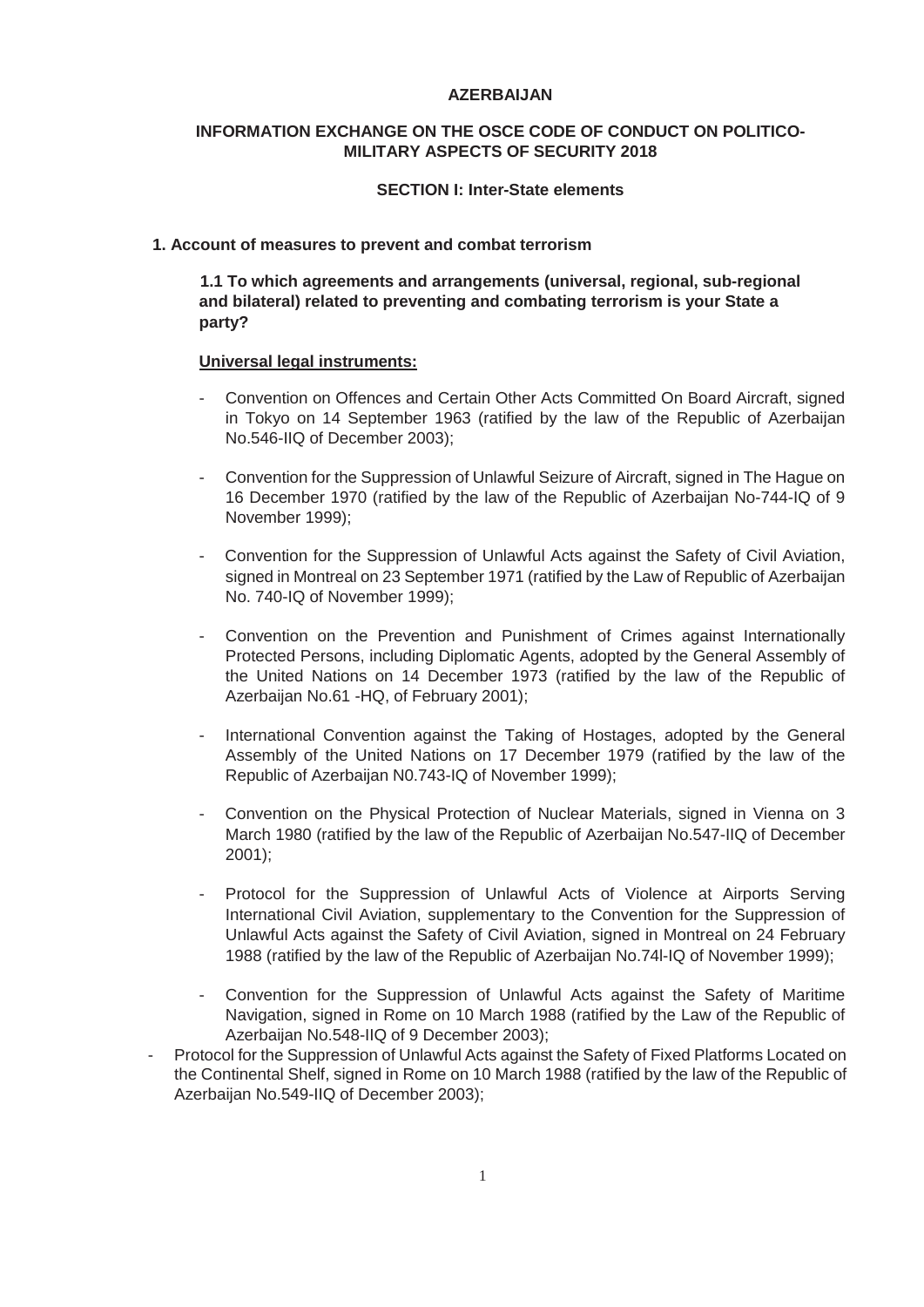- Convention on Laundering, Search, Seizure and Confiscation of the proceeds from crime, signed in Strasbourg on 8 November 1990 (ratified by the Law of the Republic of Azerbaijan No.420-IIQ of 1 March 2003);
- Convention on the Marking of Plastic Explosives for the Purpose of Detection, signed in Montreal on 1 March 1991 (ratified by the law of the Republic of Azerbaijan No.746-IQ of November 1999);
- Convention on the Safety of United Nations and Associated Personnel, signed in New-York on 9 December 1994 (ratified by the Law of the Republic of Azerbaijan No.825-IQ of 14 March 2000);
- International Convention for the Suppression of Terrorist Bombings, adopted by the General Assembly of the United Nations in 15 December 1997 (ratified by the law of the Republic of Azerbaijan N0.60-IIQ of February- 2001);
- International Convention for the Suppression of the Financing of Terrorism, adopted by the General Assembly of the United Nations in 9 December 1999 (ratified by the law of the Republic of Azerbaijan No. 174-1IQ of October 2001);
- UN Convention against Transnational Organized Crime; its Protocol against the Smuggling of Migrants by Land, Sea and Air, Supplementing the UN Convention against Transnational Organized Crime; and its Protocol to Prevent, Suppress and Punish Trafficking in Persons, specially Women and Children, Supplementing the United Nations Convention Against Transnational Organized Crime adopted by the General Assembly of the United Nations15 November 2000 (ratified by the law of the Republic of Azerbaijan No.435 HQ of 13 May 2003);
- International Convention for the Suppression of Acts of Nuclear Terrorism signed in 2005 (ratified by the law of the Republic of Azerbaijan No.725-IIIQ of 02.12.2008);
- Amendment to the Convention on the Physical Protection of Nuclear Material, signed in Vienna in 2005 (ratified by the law of the Republic of Azerbaijan N0.178-VQ of March 18, 2016);

## **Regional legal instruments**

## **Council of Europe:**

- European Convention on Mutual Assistance in Criminal Matters, signed in 1956 and Additional Protocol to the Convention, signed in 1978 (ratified by the law of the Republic of Azerbaijan No.421-IIQ of 2003);
- European Convention on Extradition, signed in 1957 (ratified by the law of the Republic of Azerbaijan No.323 of 2002);
- European Convention on the Transfer of Proceedings in Criminal Matters, signed in 1972 (ratified by the law of the Republic of Azerbaijan in 2002);
- Additional Protocol to the European Convention on extradition, signed in 1975 (ratified by the law of the Republic of Azerbaijan in 2002);
- European Convention on the Suppression of Terrorism, signed in 1977 (ratified by the law of the Republic of Azerbaijan No.530- IIQ of 2003):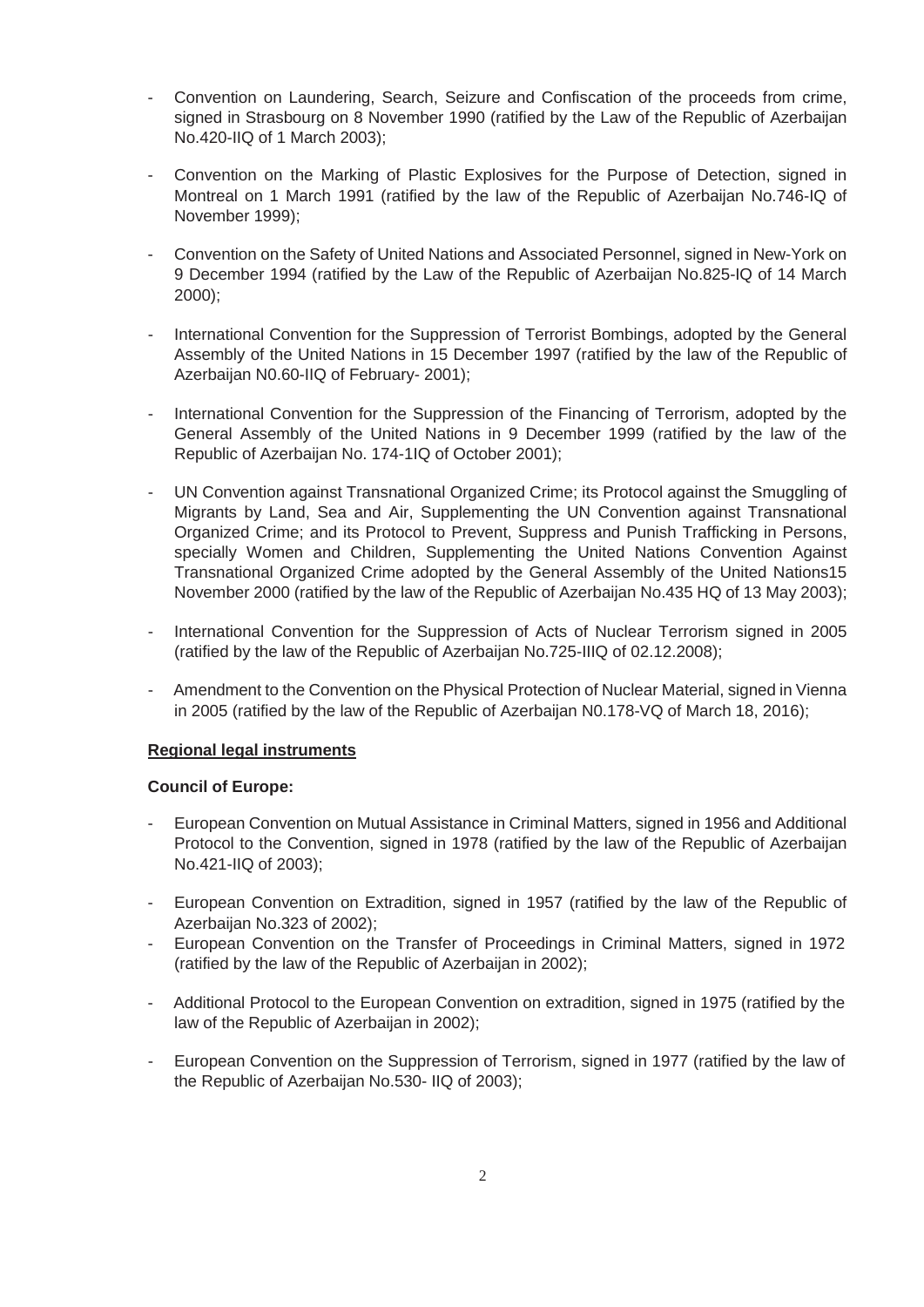- Second Additional Protocol to the European Convention on Extradition, signed in 1978 (ratified by the law of the Republic of Azerbaijan in 2002):
- European Convention on compensation to the victims of violent crimes, signed in 1983 (ratified by the law of the Republic of Azerbaijan in 2000);
- Convention on Cybercrime, signed in 2001 (ratified by the law of the Republic of Azerbaijan  $N_e$ 874-IIIQ of 2009);

Protocol on changes and amendments to the European Convention on Prevention of Terrorism, signed in 2003 (ratified by the law of the Republic of Azerbaijan № 550-IIIQ of 2008);

- Council of Europe Convention on the Prevention of Terrorism signed in Warsaw on 16 May 2005 (ratified by the law of the Republic of Azerbaijan  $N<sub>2</sub>$  891 -IVQ of 03 February 2014);
- Council of Europe Convention on Laundering, Search, Seizure and Confiscation of the Proceeds from Crime and on the Financing of Terrorism, signed in 2005 (ratified by the law of the Republic of Azerbaijan No.678-BQ of 2017).

## **Commonwealth of Independent States (CIS):**

- Decision of 21.06.2000 on the Establishment of the Counter Terrorism Centre of the CIS member-states (ratified by the law of the Republic of Azerbaijan No.27-IIQ of 2000);
- Agreement of 07.09.2000 on Cooperation among CIS Ministries of Interior in combating terrorism;
- Convention on the combating against terrorism of CIS participating states (ratified by the law of the Republic of Azerbaijan in 4 June 1999);
- Convention on the legal assistance and legal relationship in connection with civil, family and criminal issues of CIS participating states (ratified by the law of the Republic of Azerbaijan on 13 January 2004);
- Convention of CIS participating states on the cooperation against criminal activities (ratified by the law of the Republic of Azerbaijan on 6 April 2004);
- Decision on Cooperation Program of CIS participating states in fighting against terrorism and other violent types of extremism for 2008-2010 (ratified by the law of the Republic of Azerbaijan № 632-IIIQ of 13 June 2008);
- Decision on Cooperation Conception of CIS participating states in fighting against terrorism and other violent types of extremism (ratified by the law of the Republic of Azerbaijan  $N<sub>e</sub>$ 631-IIIQ of 13 June 2008);
- Agreement on Cooperation between the CIS participating States in the fight against terrorism (ratified by the law of the Republic of Azerbaijan on 22 June 2010);
- Decision on amendments and additions to Statute on Anti-terror Center of CIS member states (approved by the law of the Republic of Azerbaijan  $N<sub>2</sub>$  415-IIIQ on 1 October 2007);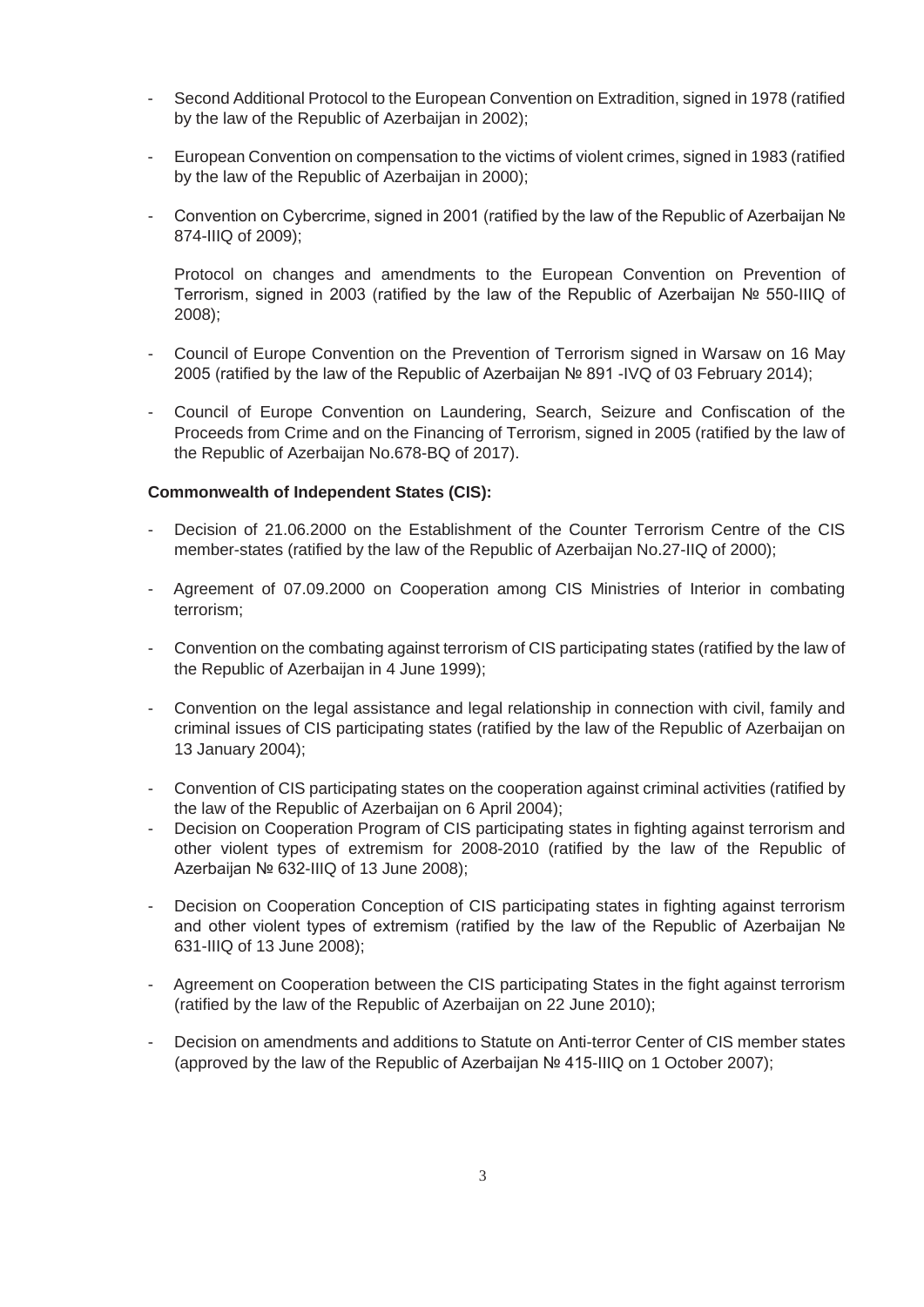Protocol on approval of the Statute on regulation on the arrangement and conduct of joint antiterrorist measures in the territory of CIS member states (ratified by the law of the Republic of Azerbaijan Nº 582-IIQ on 13 January 2004).

## **GUAM-Organization for Democracy and Economic Development:**

- Agreement of 20.07.2002 on Cooperation among the Governments of GUUAM participating States in the Field of Combat against Terrorism, Organized Crime and Other Dangerous Types of Crimes;
- The Statue of the GUUAM Virtual Center on Fight against Terrorism, Organized Crime, Drug Trafficking and Other Dangerous Types of Crimes;
- Protocol to the Agreement on Cooperation among the Governments of GUUAM Participating States in the Field of Combat against Terrorism, Organized Crime and Other Dangerous Types of Crimes, signed in on the 20 July 2002 (ratified by the law of the Republic of Azerbaijan № 878- I HQ on 30 September 2009);
- Agreement on Establishment of the GUUAM Virtual Center for Fight Against Terrorism, Organized Crime, Drug Trafficking and Other Dangerous Types of Crimes and GUUAM Interstate Information Management System (IIMS) (ratified by the law of the Republic of Azerbaijan № 665- IIQ on 21 May 2004).

## **Organization of the Black Sea Economic Cooperation (BSEC):**

- Agreement among the Governments of the Black Sea Economic Cooperation Participating States on Cooperation in Combating Crime, in Particular in its Organized Forms (ratified by the law of the Republic of Azerbaijan in 2002).
- Additional Protocol on Combating Terrorism to Agreement Among the Governments of the Black Sea Economic Cooperation Participating States on Cooperation in Combating Crime, in Particular in its Organized Form (ratified by the law of the Republic of Azerbaijan in 2007);
- Additional Protocol to the Agreement among the Governments of the Black Sea Economic Cooperation Participating States on Cooperation in Combating Crime, in Particular in its Organized Form (ratified by the law of the Republic of Azerbaijan on 03 June 2008);

## **Bilateral/multilateral agreements signed and/or ratified by the Republic of Azerbaijan:**

- Memorandum of mutual understanding between the Ministry of Internal Affairs of the Republic of Azerbaijan and the Ministry of Internal Affairs of Russian Federation in the field of combating terrorism, signed on 04.02.2000;
- Agreement between the Republic of Azerbaijan, Georgia and the Republic of Turkey on cooperation to combat terrorism, organized and other grave crimes, signed on 30.04.2002;
- Agreement between the Republic of Azerbaijan and Russian Federation on cooperation to combat terrorism, customs regulation violations and cross- border smuggling, signed on 04.07.2003;
- Agreement between the Republic of Azerbaijan and the Islamic Republic of Pakistan on cooperation to combat international terrorism and organized crime, signed on 08.07.2004 (ratified on 10.09.2004);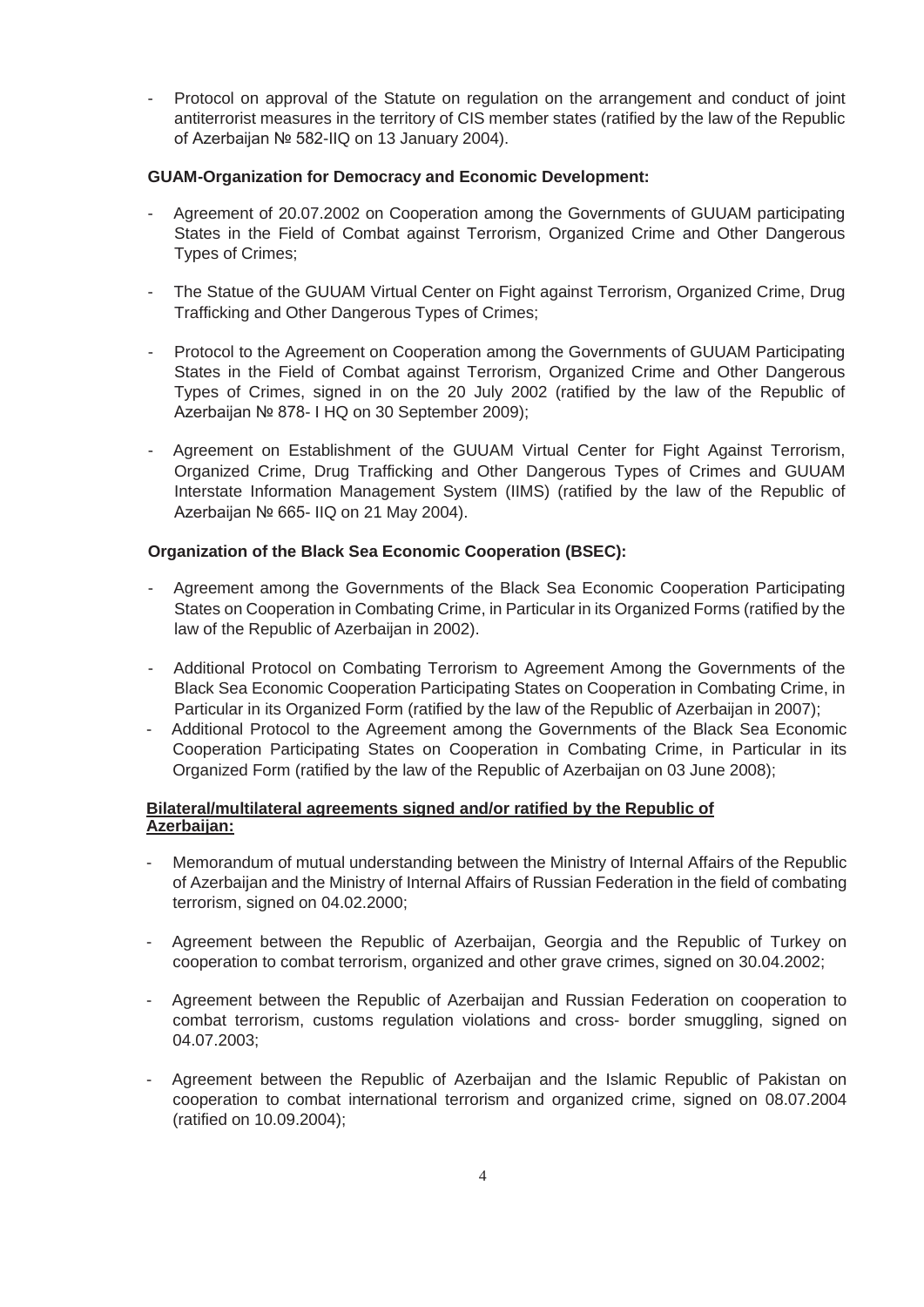- Agreement between the Republic of Azerbaijan and Republic of Kazakhstan on cooperation to combat terrorism, organized and other crimes and illicit drug trafficking and its precursors and psychotropic matters, signed on 24.05.2005 (ratified on 30.09.2005);
- Agreement between the Republic of Azerbaijan and Republic of Latvia on cooperation to combat terrorism, organized crime and illicit drug trafficking and its precursors and psychotropic matters, signed on 03.10.2005 (ratified on 01.03.2006);
- Agreement between the Republic of Azerbaijan and the Republic of Poland on cooperation to combat international terrorism, organized and other crimes matters (ratified on 05.08.2008);
- Agreement between the Republic of Azerbaijan and the Republic of Romania on cooperation in combating cross border crime and international terrorism, signed on 28.09.2009 (ratified on 24.12.2010);
- Agreement between the Republic of Azerbaijan, the Islamic Republic of Iran, the Republic of Kazakhstan, the Russian Federation and the Republic of Turkmenistan on cooperation in security field in the Caspian Sea, signed on18.11.2010 (ratified on 01.02.2011);
- Agreement between the Republic of Azerbaijan and Islamic Republic of Afghanistan on cooperation in the field of security and law enforcement activities, signed on 01.12.2017 (ratified on 07.03.2018)

### **1.2 What national legislation has been adopted in your State to implement the above-mentioned agreements and arrangements?**

Azerbaijan adopted a package of legislative measures aimed at bringing the relevant national legislation in line with international legal instruments in the field of preventing and suppressing acts of terrorism as well as the use of the financial-banking systems for financing such acts.

- On 18 June 1999, the Parliament adopted the Law on Combating Terrorism which serves as the legal and institutional groundwork for combating terrorism, coordinates the activities of the competent government agencies and sets out the rights and duties of such agencies and citizens;
- On 13 June 2017, the Parliament adopted amendments to the Law on Combating Terrorism with the aim of adapting definitions of "terrorist" and "terrorist organization" to international standards.

This law contains the definition of terrorism as "committing explosions, arson or other actions causing danger of mass extermination of people, damage to their health, or destruction (damaging) of their property or other serious consequences with the purpose of violating public security, frightening the population or influencing decision-making by state bodies or international organizations, as well as threat of committing the mentioned actions for the same purposes". The law also sets the definitions of "terrorist", "terrorist group", "terrorist organization", "fight against terrorism", "terrorist activity", "international terrorist activity" and "operations against terrorism".

The mentioned law determines such basic principles of combating terrorism as ensuring rule of law, inevitability of punishment, coordination of open and undercover methods of combating terrorism, complex application of legal, political, social and economic, organizational, and preventive measures, priority of protecting persons exposed to danger as a result of terrorist activity, independent management of forces involved in antiterrorist operations, avoiding publicity in announcing the names of personnel engaged in antiterrorist operations, including in logistics and tactical services.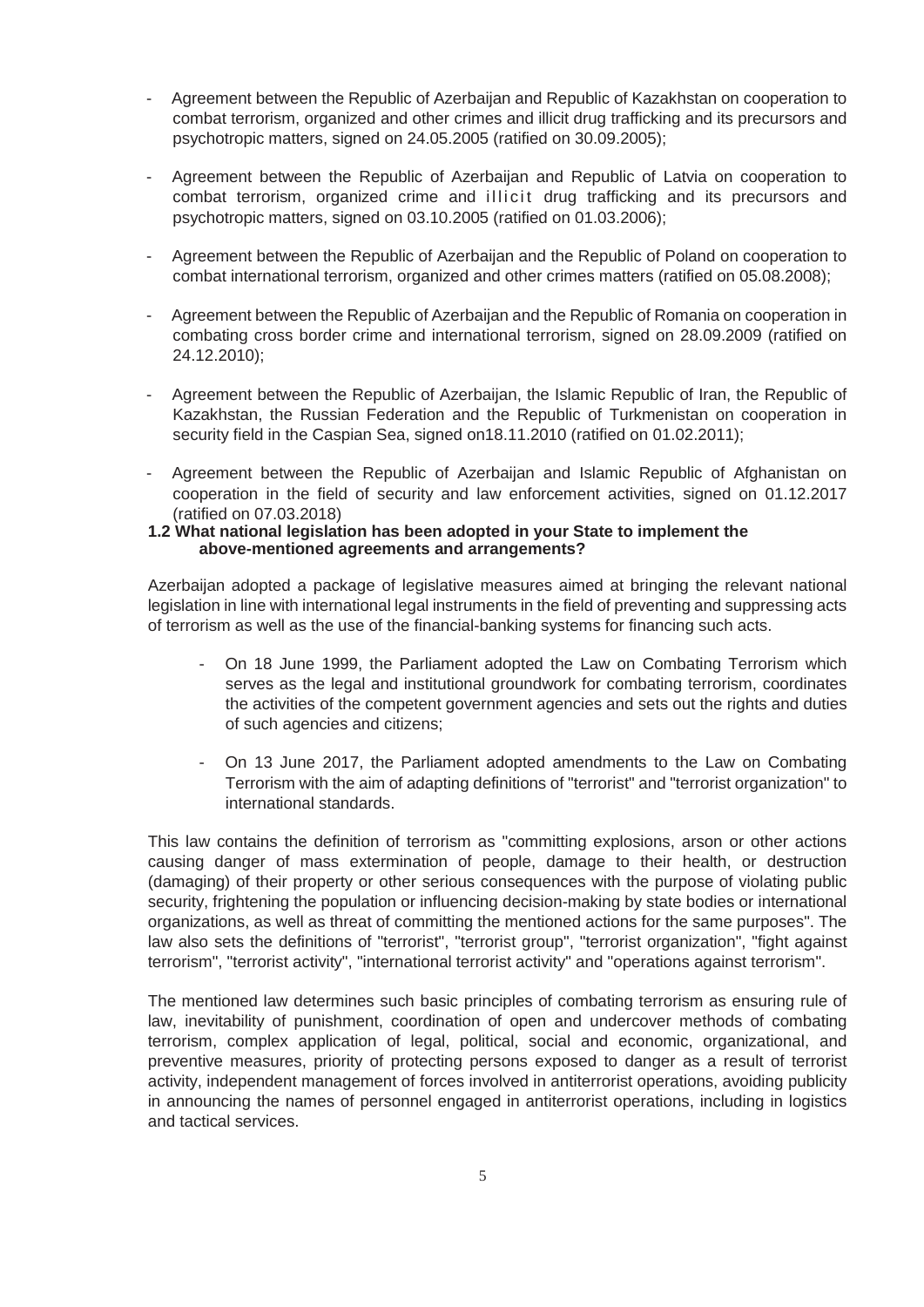It is also stipulated that the state bodies and local self-government, as well as organizations, public associations, officials and individuals must render assistance to the structures engaged in combating terrorism. This assistance includes transfer of information and data which can facilitate the detection or prevention of acts of terrorism, as well as minimizing the potential damage.

The Chapter 3 of the Law on Combating Terrorism sets the rules for providing compensation for the damage caused by acts of terrorism, as well as provision of legal and social protection of persons engaged in combating terrorism.

- On 1 September 2000 the Parliament adopted the new Criminal Code criminalizing terrorism (art.214) and attempts on life and acts against State or a public figure (art.277) and other types of crime linked to terrorism - hostage- taking (art. 215), hijacking an aircraft, sea vessel and railway train (art. 219), illegal manufacturing of weapons (art.229), misappropriation or extortion of weapons, ammunition, explosive substances or explosive devices (art. 232), establishment of military formations of groups that are not provided for in the legislation (art.279) etc.

Criminal responsibility for terrorism is determined in the Article 214 of the Criminal Code of the Republic of Azerbaijan. On the implementation of Council of Europe Convention on the Prevention of Terrorism to the criminal legislation of the Republic of Azerbaijan the new articles which provide criminal liability for "public provocation to commit a terrorist offence" and "training for terrorism" were added to the Criminal Code of the Republic of Azerbaijan by the Law of the Republic of Azerbaijan № 919-IVQD on 04 March 2014.

According to the article 214-2 of the Criminal Code of the Republic of Azerbaijan the crime of public provocation to commit a terrorist offence means to conduct public provocation for the acts of attack against internationally protected persons or organizations, training for terrorism, taking hostages, hijacking, seizing a ship or railway train, piracy, illegal handling with radioactive materials, plunder or extortion of radioactive materials, attempt on life of the state or public authority, creation of armed formations or groups which are not provided by the legislation, diversion and also to distribute materials with these content. The crime of public provocation to commit a terrorist offence is punished by imprisonment up to 5 years.

Article 214-3 of the Criminal Code of The Republic of Azerbaijan provides criminal liability for the persons who organize or conduct these trainings as well as the persons obtained such trainings. Training for terrorism covers the preparation on the use of firearms, explosives or other weapons, toxic substances or other hazardous methods or techniques for the purpose of commission of above mentioned acts. According to the notice part of this article the person who committed the act of training for terrorism is released from criminal liability in case if that person informs state authorities in time or by other ways helps to prevent the crime and to expose participants, organizers and backers of such trainings if the person has not been accused of other crime.

According to the classification determined by the article 15 of the Criminal Code of The Republic of Azerbaijan the acts mentioned in the articles 214-2 and 214-3 of the Code are included to serious and especially serious crimes category for their character and degree of public danger.

Under the Criminal Code, any mentally sound individual, who reached the age of 14 years at the moment of committing the crime, is qualified as perpetrator of that crime. It is noteworthy that the legislation of Azerbaijan not only sets the criminal liability for terrorist activities but also provides for universal jurisdiction with respect to terrorism. The Criminal Code stipulates that a foreign citizen or a person without citizenship committing crimes against peace and humanity, acts of terrorism, hijacking, taking hostages, assault on persons and/or organizations, as well as other crimes punishable under international agreements to which the Republic of Azerbaijan is a party, shall be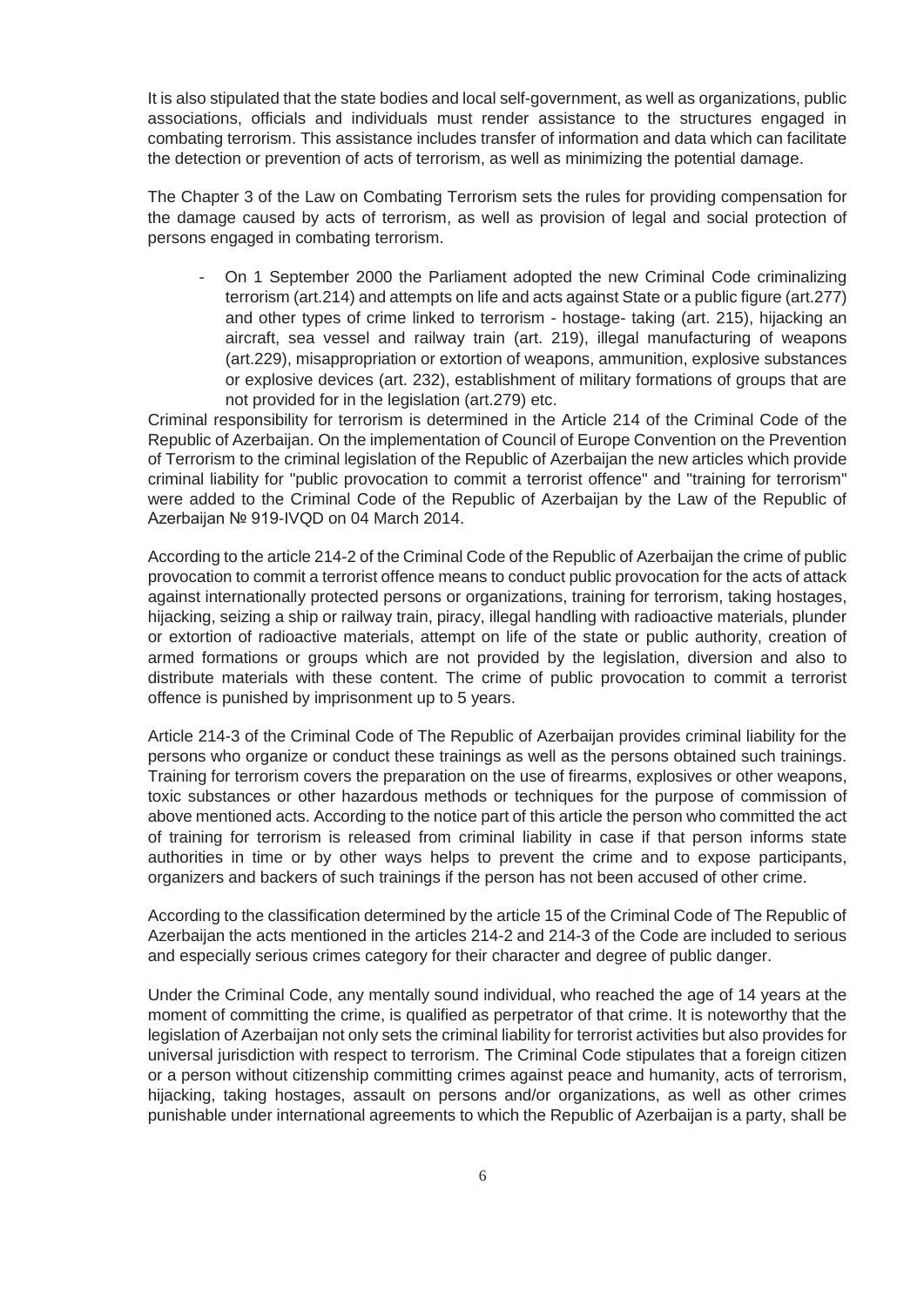subject to criminal liability irrespective of the place of committing the crime. However, the Criminal Code also stipulates that a person who took part in organizing an act of terror shall be released from criminal responsibility if he, either by having timely informed the authorities or in any other way, has facilitated the prevention of that act and if there wasn't another *corpus delicti* in the actions of that person.

The following important national legislative acts were adopted in the Republic of Azerbaijan:

- Law of the Azerbaijan Republic on Ratification of International Convention against Nuclear Terrorism № 725-IIIQ of 2 December 2008;
- Law of the Azerbaijan Republic on Ratification of Decision on Cooperation Program of CIS participating states in fighting against terrorism and other violent types of extremism for 2008-2010  $N<sub>2</sub>$  632-IIIQ of 13 June 2008:
- Law of the Azerbaijan Republic on Ratification of Decision on Cooperation Conception of CIS participating states in fighting against terrorism and other violent types of extremism Nº 631-IIIQ of 13 June 2008;
- Law of the Azerbaijan Republic on Ratification of the Protocol on changes and amendments to the European Convention on Prevention of Terrorism № 550- IIIQ of 22 February 2008;
- Law of the Republic of Azerbaijan on approval of the Treaty on cooperation of CIS member States in combating terrorism (22 June 2010, № 1050-IIIQ);
- Order of the President of the Republic of Azerbaijan on defining competent state body under the Treaty on cooperation of CIS member States in combating terrorism (13 August 2010, № 1057);
- Law of the Republic of Azerbaijan on approving Agreement on Cooperation among Governments of GUAM participating States in the Field of Combat against Terrorism, Organized Crime and other Dangerous Types of Crimes (10 June 2003, № 467-IIQ);
- Order of the President of the Republic of Azerbaijan on ensuring of the activity of National Information-Analytical Center of GUAM Interstate Information- Analytical System on Combating Terrorism, Organized Crime, Drug Trafficking and Other Dangerous Types of Crimes (Nº 1409, 10 April 2006).

Azerbaijan indicated its strong willingness to counter the Islamic State of Iraq and the Levant (ISIL) by sharing information, working to disrupt the Flow of foreign terrorist fighters to Iraq and Syria, and countering illicit funding of terrorist groups there. Senior leaders, including the heads of the Caucasus Muslim Board and the State Committee for Work with Religious Associations, took steps to counter ISIL and Al-Qaeda ideology publicly.

The Azerbaijani government has effectively demonstrated the ability to detect and deter terrorist activities, as well as prosecute foreign terrorist fighters returning to Azerbaijan. Authorities effectively use terrorist and criminal watch lists and biographic/biometric information to screen travelers at ports of entry. Information sharing within the host government and with other countries was strong. Collection of Advance Passenger Information and Passenger Name Records on commercial flights occurred on some flights.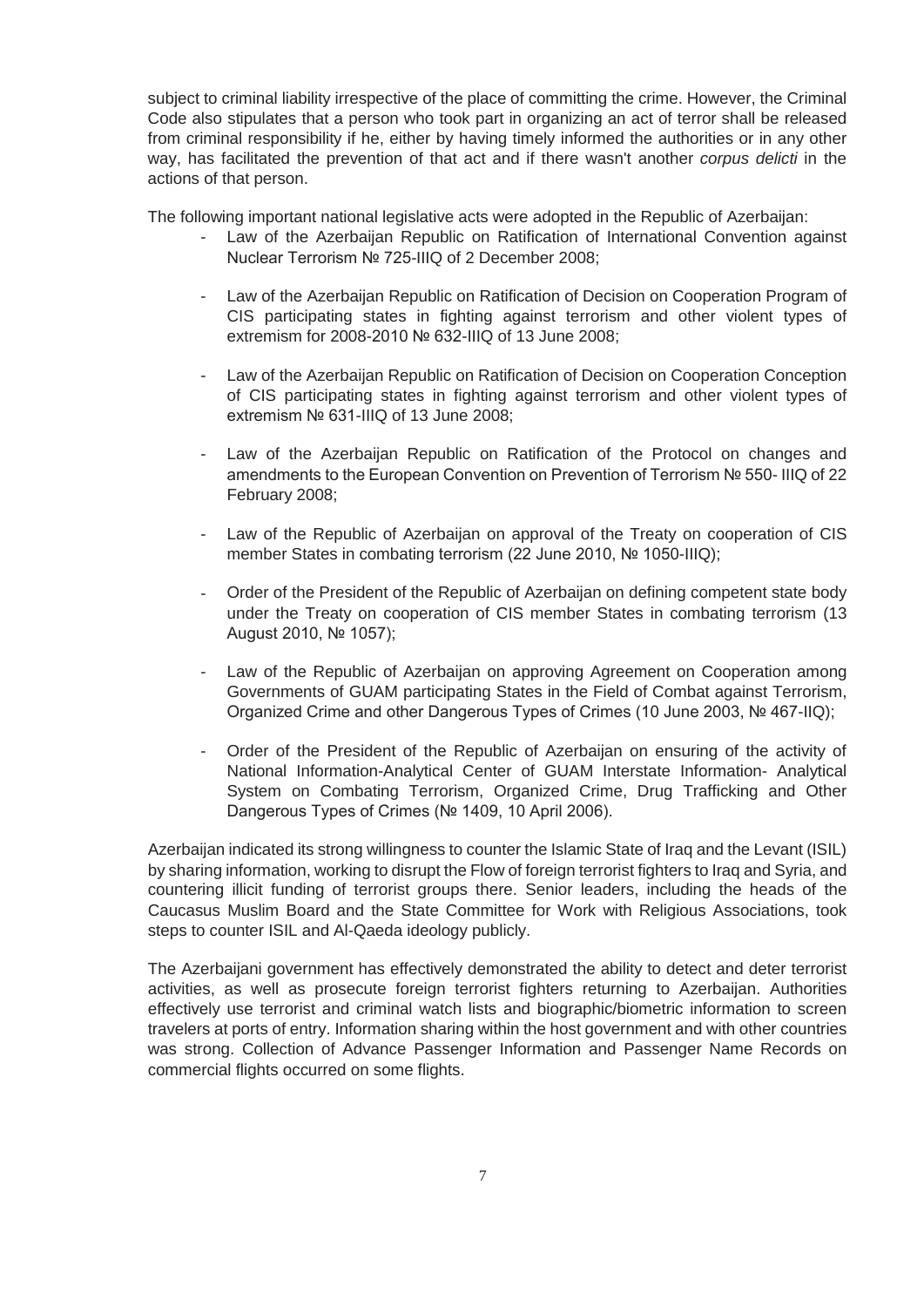On December 4, 2015 the Parliament adopted a Law on Fighting Religious Extremism. The 15-provision law clarifies the legal bases for identifying and prosecuting cases of religious extremism and fanaticism that lead to terrorism, and links criminal, administrative, and civil responsibilities for violations. At the same time, a new amendment to the Criminal Code was introduced, which triggered harsher punishments for violating procedures for Islamic religious ceremonies, particularly by citizens who received religious education abroad, with up to one year imprisonment or fines from US \$600 up to US \$3,000. In cases of "religious propaganda" by foreigners and stateless persons, the punishment was newly set at one to two years in prison.

On December 5, 2015 the president signed into law new amendments to the Law on Religious Freedom. The new amendments expanded restrictions on the use of religious symbols and slogans, which may only be used inside places of worship.

A new amendment introduced on December 5, 2015, to the Law on Citizenship, first adopted in 1998, specifies new grounds of losing citizenships, including: participating in terrorist actions, participating in religious extremist actions or military trainings abroad under the guise of receiving religious education, proselytizing religious doctrines on grounds of animosity, and participating in religious conflicts in a foreign country under the guise of religious rituals.

## **1.3. What are the roles and missions of military, paramilitary and security forces and the police in preventing and combating terrorism in your State?**

According to the Law of the Republic of Azerbaijan on Combating Terrorism, fight against terrorism is supervised directly by the President and carried out by the Ministry of Internal Affairs, the Ministry of Defense, the State Security Service, the State Border Service and the Special State Protection Service within their responsibilities.

According to the Article 7 of abovementioned Law, with a view to ensure the direct and unified command over counter-terrorism operations, when necessary and depending on the nature of operations an operational headquarter is being set up and, a chief of staff is appointed by decision of the President of the Republic of Azerbaijan on a temporary basis (for the duration of anti-terrorism operation). Working procedures of the operational headquarter are set forth in the Regulation 626 approved by the President on 17.09.2007.

Chief of staff identifies area of operation, types and distinctive elements of operation and required forces and assets. In accordance with the current law local executive powers and municipalities, public or private organizations have to support counter-terrorism operations. Instructions of the chief of staff must be implemented by each official and citizen in the operational zone.

The preliminary investigation of criminal cases of acts of terrorism is conducted by the national security and internal affairs bodies while the Prosecutor's Office supervises the general course of investigation.

According to the legislation of the Republic of Azerbaijan and Regulation of the State Border Service (SBS), alongside with other responsibilities, takes necessary actions to prevent smuggling of explosive materials and devices, military equipment, firearms and ammunition, materials and equipment that could be used in production of nuclear, chemical, bacterial and other weapons of mass destruction, as well as illegal crossing of the state borders of Azerbaijan Republic by individuals and vehicles and movement of terrorists, terror groups, and illegal migrants.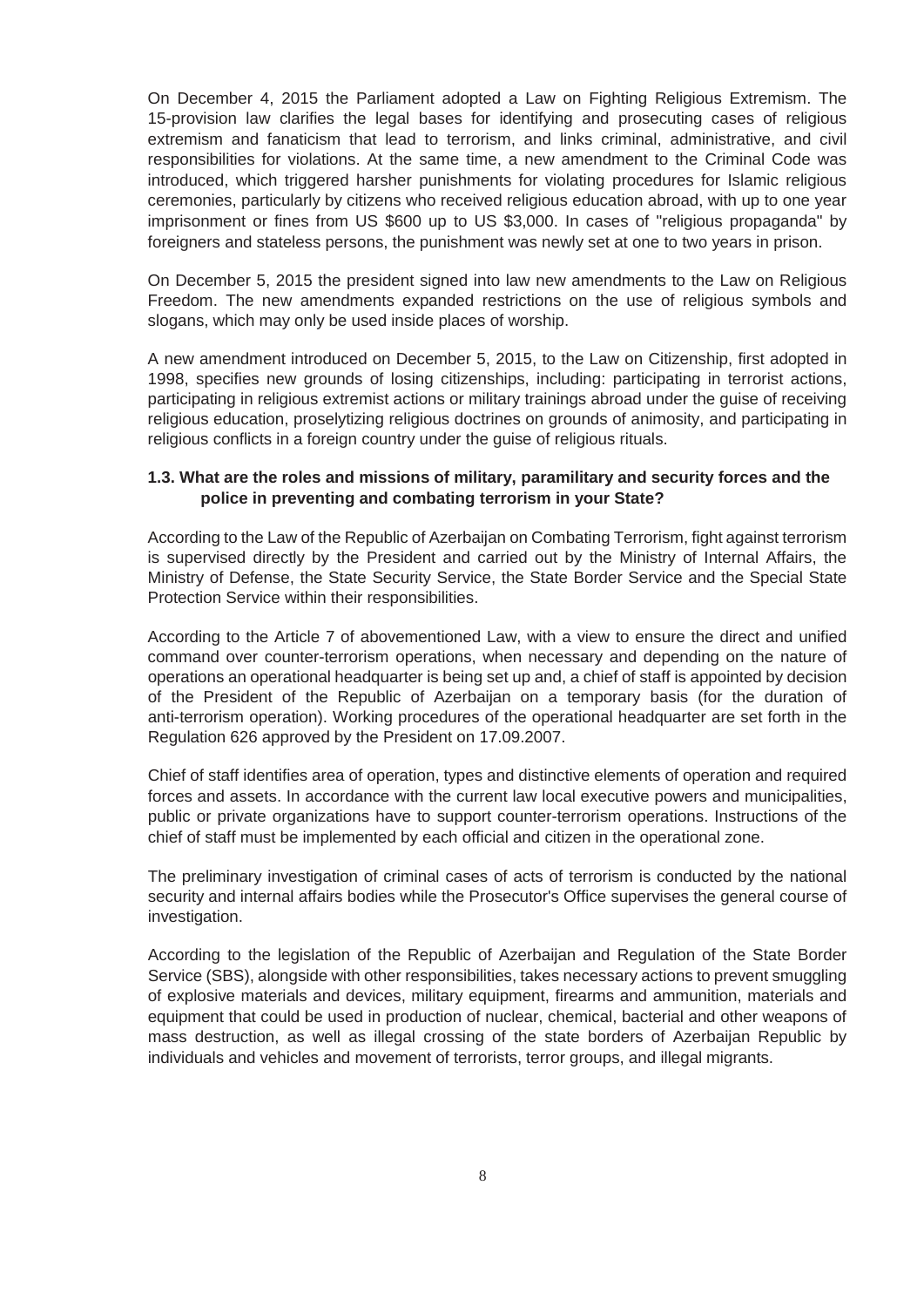### **1.4. Provide information on national efforts to prevent and combat terrorism not mentioned above, e.g., those pertaining** *inter alia* **to:**

### **Financing terrorism:**

Following the adoption on 17 May 2002 of the Act on the introduction of changes and additions to certain legislative acts of the Republic of Azerbaijan in connection with the application of the Act on the accession of the Republic of Azerbaijan to the International Convention for the Suppression of the Financing of Terrorism, changes were made in the Counter-Terrorism Act and in the Criminal Code.

In order to implement article 2, paragraph 4, of the Convention, the necessary changes were introduced in articles 27.2 and 27.3 of the Criminal Code of Azerbaijan so that an attempt to commit a crime, being considered equivalent to incomplete offence, is punishable under the procedure providing for liability for the commission of crimes under the relevant articles of the Criminal Code. In order to implement article 2, paragraph 5, of the Convention, changes were introduced in articles 32 and 33 of the Criminal Code so that organizers, instigators and accessories subject to criminal liability under the relevant article of the Criminal Code are considered as accomplices in an offence, together with the perpetrators.

Provisions were added to articles 214 and 214-1-c of the Criminal Code on liability for the financing of terrorism. Such acts are classified as serious and particularly serious offences and are punished by deprivation of liberty for 8 to 15 years or by life imprisonment. In accordance with articles 3 to 6 of the Presidential Decree of 25 August 2000 on the enforcement of the Act on the confirmation and entry into force of the Code of Criminal Procedure, investigations under articles 214 (Terrorism), 214-1 (Financing of terrorism) and 216 (Provision of false information concerning a terrorist act) of the Criminal Code are conducted by the State Security Service and the Ministry of Internal Affairs of Azerbaijan. Supervision of compliance with the law in this area is provided within the framework of the relevant powers by the Prosecutor and the judicial organs.

According to the article 214-1 of the Criminal Code of Azerbaijan, deliberate full or partial, direct or indirect transfer of money resources or other property for commitment of terrorism or accumulation of money resources or other means/ property with the same purposes is punished by imprisonment for a term from 8 up to 12 years with confiscation of property.

A new Chapter 15-1 on Special Confiscation was added to the Section VI of the Criminal Code of the Republic of Azerbaijan by the law "On changes to the Criminal Code of the Republic of Azerbaijan" (No 314-IVQD, 07 March, 2012). According to the Article 99- 1.1.4 of the Criminal Code of the Republic of Azerbaijan, the property used and intended to be used for financing of terrorism, illegal armed units or groups, organized groups or criminal units (criminal organizations) is compulsorily and gratuitously confiscated and passed to the property of the state.

Provisions were added to the article 348 of the Code of the Administrative Offences of the Republic of Azerbaijan on liability of submitting proper information on legalization of funds or other property by the DNFBP. Violation of the provisions of this article is punishable with a fine of 800 to 1500 AZN for the individual and 8000 to 15000 AZN for the legal entities.

The Government of Azerbaijan has achieved substantial progress in aligning the AML/CFT framework with FATF Recommendations and in establishing a solid system to combat money laundering and financing terrorism in Azerbaijan. In order to align national legislative framework with international AML/CFT standards and requirements, significant number of legislative acts, specifically the Law of the Republic of Azerbaijan No.767-IIIQ "On the Prevention of the Legalization of Criminally Obtained Funds or Other Property and the Financing of Terrorism" of 10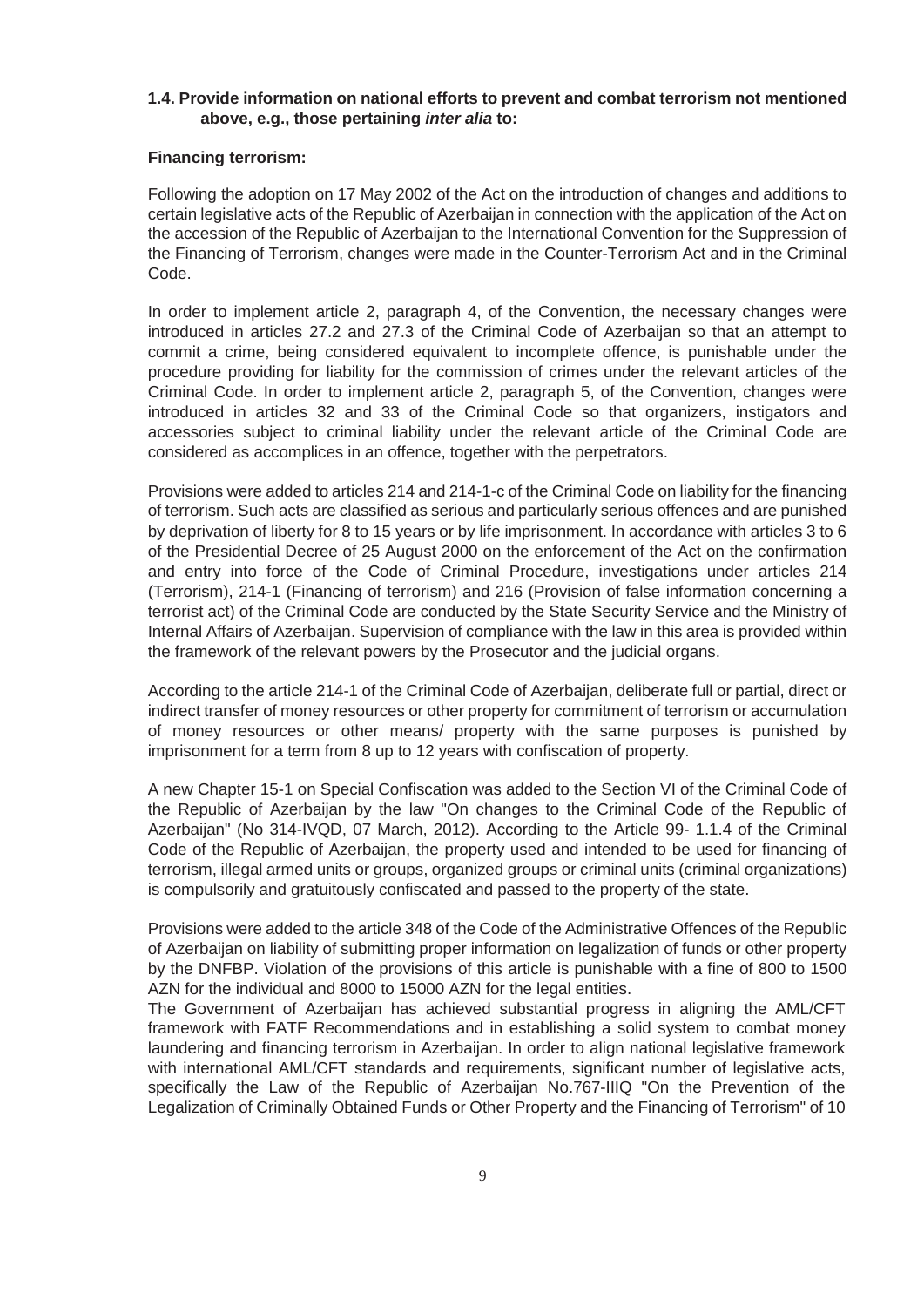February 2009 was adopted and according to this Law 4 codes, 15 laws and 6 presidential decrees, in total covering more than 100 articles were amended in July 2009. At the same time, in order to bring the definition of terrorist financing in line with the UN Convention for the Suppression of the Financing of Terrorism and FATF Special Recommendations (SR) II the Criminal Code, Law "On Suppression of Terrorism" and AML/CFT Law were appropriately amended by the Law "On amendments to individual legislative acts of the Republic of Azerbaijan to enhance the prevention of the legalization of criminally obtained funds or other property and the financing of terrorism" which has been adopted on March 5, 2010 and promulgated by the President of the Republic of Azerbaijan on March 17, 2010.

At the end of 2009, Azerbaijan demonstrated an increasing level of seriousness and urgency in taking steps to combat terrorist financing, and in proceeding with efforts to implement its law on anti-money laundering and counterterrorist financing (AML/CTF) established a Financial Investigative Unit (FIU) within the Central Bank. This Unit prepared an action plan in October 2009 to bring Azerbaijan's AML/FIU into conformity with the standards of the United Nations, the Financial Action Task Force (FATF), and other international organizations and conventions, and submitted the plan to MONEYVAL, the FATF-Style Regional Body (FSRB) hosted by the Council of Europe. That institution, in turn, reviewed Azerbaijan's proposals in December and agreed to withdraw its advisory (on non-compliance) on Azerbaijan. Azerbaijan continued to identify possible terrorism-related funding by distributing lists of suspected terrorist groups and individuals to local banks.

"The list of countries (territories) that are suspected in either legalization of criminally obtained funds or other property, financing of terrorism, support of the dangerous trends of transnational organized crime, armed separatism, extremism and mercenary, participation in illegal trafficking of drug and other psychotropic substances, or the countries (territories) that don't require disclosing identification information when conducting financial transactions" was approved by the Order of the Director of the Financial Monitoring Service under the Central Bank of the Republic of Azerbaijan № F- 006 on 14 February 2014.

There are other national legislative acts concerning the financing of terrorism:

- On 1 October 2001 the Parliament adopted the Law on Accession to the International Convention for the Suppression of the Financing of Terrorism and on the 11 October 2001 the President signed a Decree on Adoption of the Act on Accession to the International Convention for the Suppression of the Financing of Terrorism;
- On 17 May 2002 the President approved the Law on Amendments and Additions to several legal acts of the Republic of Azerbaijan in view of the application of the Law on "Accession to the Convention for the Suppression of Financing of Terrorism" which brought about appropriate changes and additions to the Law on Counter-Terrorism of 1999, the Criminal Code of 2000.

In particular, a new article (art. 214-1) on the financing of terrorism has been introduced into the Criminal Code upon the application of the Law mentioned.

- On 3 November 2001 the President issued a Decree on the Implementation of UNSC resolutions 1368 (2001) and 1373 (2001) and on 7 November 2001 the Cabinet of Ministers adopted a Decision on the Implementation of the abovementioned Presidential Decree of 3 November 2001 designed for the State Security Service, Ministry of Interior, Ministry of Defense, Ministry of Foreign Affairs, Ministry of Justice, Ministry of Finance, Office of Prosecutor General, National Bank and State Customs Committee;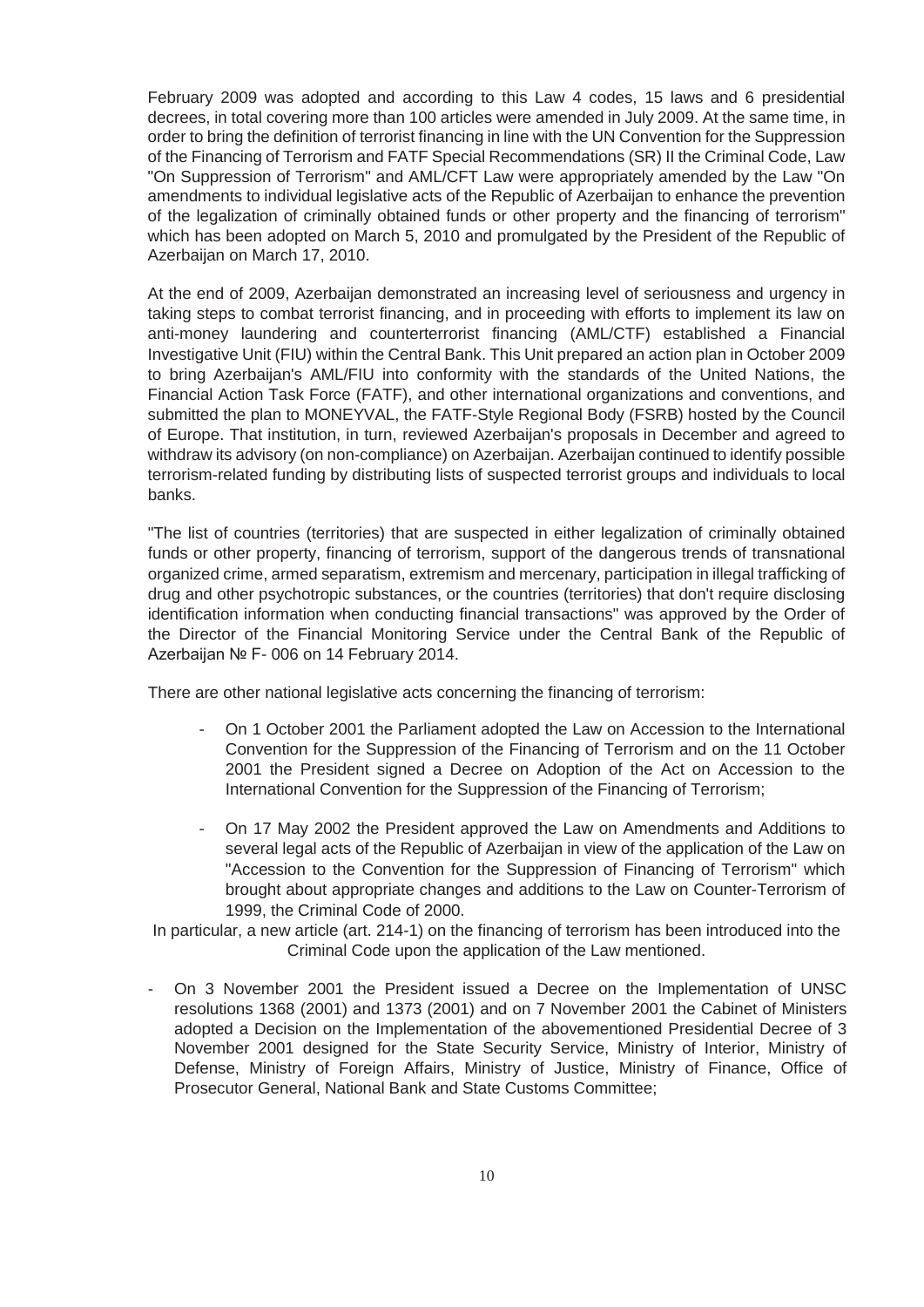- On 11 May 2002 the President issued a Decree on the Plan of Action towards the Implementation of UNSC Resolutions 1368 (2001), 1373 (2001) and 1377 (2001);
- Law of the Republic of Azerbaijan on changes and amendments to some legislative acts of the Republic of Azerbaijan in connection with implementation of the Law of the Republic of Azerbaijan "On the Prevention of the Legalization of Criminally Obtained Funds or Other Property and the Financing of Terrorism" (Baku, 30 June 2009, № 856-IIIQ);
- Law of the Republic of Azerbaijan on making amendments and additions to some legislative acts of the Republic of Azerbaijan to enhance the prevention of laundering or legalization of other property proceeds from crime and the financing of terrorism ( $N<sub>e</sub>$  973-IIIQD, 5 March 2010). Under this Law amendments and additions have been made to Law on Combating Terrorism, Criminal Code of The Republic of Azerbaijan;
- Decree of the President of the Republic of Azerbaijan on approval of the Statute of the Financial Monitoring Service under the Central Bank of the Republic of Azerbaijan (Baku, 16 July 2009, No 122);
- Decree of the President of the Republic of Azerbaijan on change and amendments to some Decrees of the President of the Republic of Azerbaijan in connection with implementation of the Law of the Republic of Azerbaijan "on the Prevention of the Legalization of Criminally Obtained Funds or other Property and the Financing of Terrorism" (Baku, 20 July 2009, № 130);
- Decree of the President of the Republic of Azerbaijan on application of the Law of the Republic of Azerbaijan On amendments to some legislative acts of the Republic of Azerbaijan to enhance the prevention of the legalization of criminally obtained funds or other property and the financing of terrorism (Baku, 17 March 2010, № 241);
- Decree of the President of the Republic of Azerbaijan on amendments to some Decrees of the President of the Republic of Azerbaijan (Baku, 21 December 2009, № 653);
- Decree of the President of the Republic of Azerbaijan on amendments to some Decrees of the President of the Republic of Azerbaijan with regard to the application of the Law of the Republic of Azerbaijan On amendments to individual legislative acts of the Republic of Azerbaijan to enhance the prevention of the legalization of criminally obtained funds or other property and the financing of

terrorism (Baku. 13 August 2010, № 320):

- Decree of the President of the Republic of Azerbaijan on application of the Law of the Republic of Azerbaijan On changes and amendments to some legislative acts of the Republic of Azerbaijan in connection with implementation of the Law of the Republic of Azerbaijan On the Prevention of the Legalization of Criminally Obtained Funds or Other Property and the Financing of Terrorism (Baku, 20 July 2009, № 128);
- Decree of the President of the Republic of Azerbaijan on approval of National Action Plan for 2017-2018 on Combating Money Laundering and Legalization of other Property and Financing of Terrorism;
- Ordinance of the Cabinet of Ministers of the Republic of Azerbaijan on amendments to "The Rules for Conduct of Notary Actions in the Republic of Azerbaijan" approved by Ordinance No.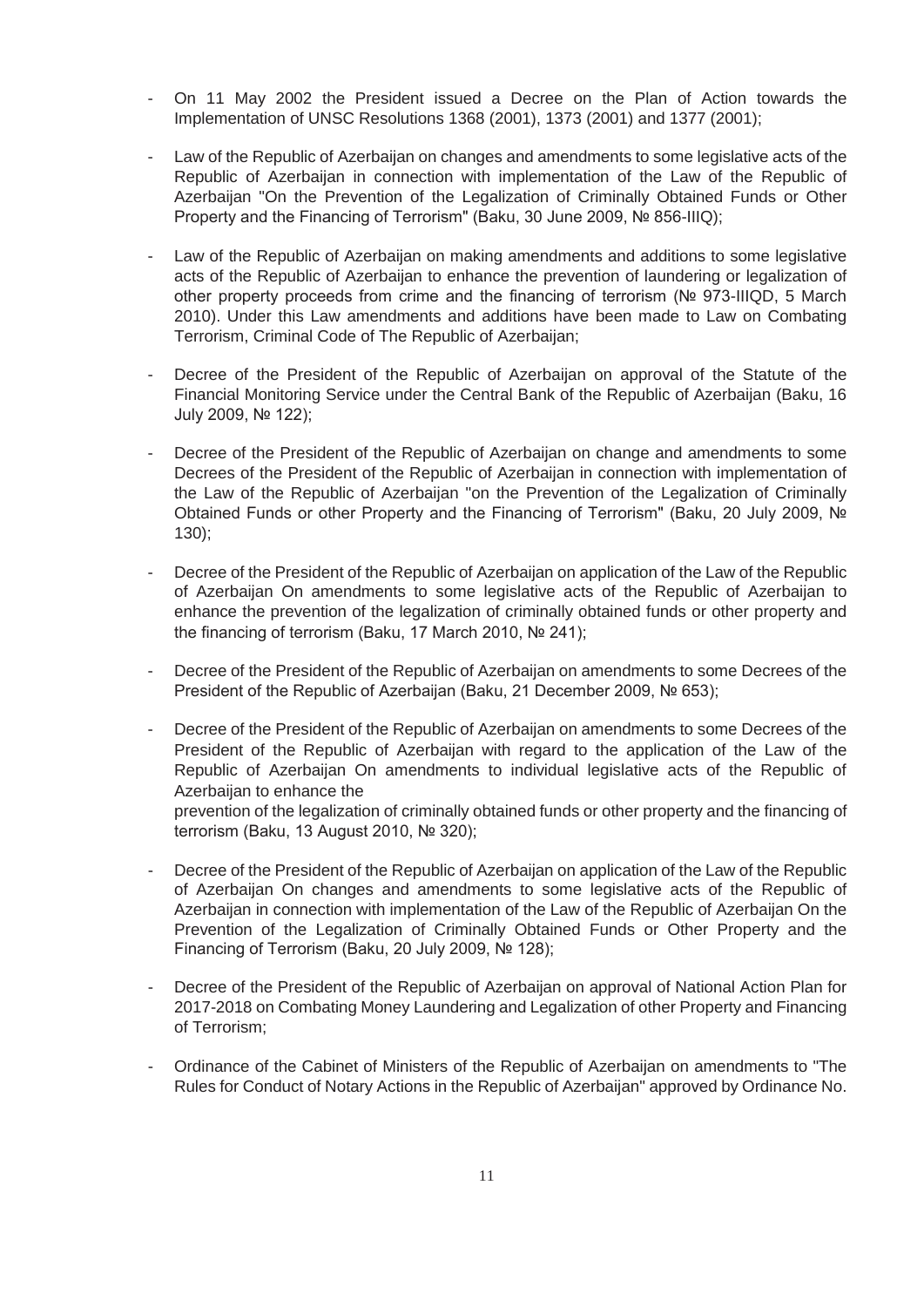167 of the Cabinet of Ministers of the Republic of Azerbaijan on September 11, 2000 (Baku, 01 October 2009,  $N<sub>2</sub>$  160):

- Ordinance of the Cabinet of Ministers of the Republic of Azerbaijan on approval of the form of the compiling of information on transportation of the currency values into or out of the Republic of Azerbaijan, submitted to the Financial Monitoring Service under the Central Bank of the Republic of Azerbaijan (Baku, 28 July 2009, № 112);
- Ordinance of the Cabinet of Ministers of the Republic of Azerbaijan on adoption of the Regulation on approval of the General List of natural or legal persons designated on the basis of relevant United Nations Security Council Resolutions, as well as legislation of the Republic of Azerbaijan and international instruments on counter terrorist financing to which the Republic of Azerbaijan is a party (Baku, 25 June 2010, № 124);
- Ordinance of the Cabinet of Ministers of the Republic of Azerbaijan on adoption of the Regulation on determination of the list of countries (territories) that are suspected in either legalization of criminally obtained funds or other property, financing of terrorism, support of the dangerous trends of transnational organized crime, armed separatism, extremism and mercenary, participation in illegal drug dealership and other psychotropic substances production or circulation thereof, or the countries (territories) that do not require disclosing identification information when conducting financial transactions (Baku, 25 June 2010,  $N\simeq$  123);
- Ordinance of the Cabinet of Ministers of the Republic of Azerbaijan on amendments to the Ordinance  $N_e$  124 of 25 June 2010. Based on this the criteria for natural and legal persons to be included in the General List of the United Nations Sanctions Committee is not its affiliation only with Al-Qaida or Taliban, but its affiliation with any terrorist organization. (Baku, 21 April 2017. No 163)

### **Border controls, Travel document security:**

Necessary measures are taken to strengthen protection of land and maritime borders and to improve technical equipment of all checkpoints at state borders in order to prevent smuggling of WMD, its components and radioactive materials across state borders.

Additionally, border control at checkpoints is strengthened and investigations are conducted in order to prevent members of terrorist groups and organizations, as well as individuals suspected of affiliation with them from passing through the territory of Azerbaijan.

In 2017, five Azerbaijani citizens, who fought in conflict zones abroad as mercenaries, were detained and necessary actions were taken against them. Interagency Automated Information Search System installed at state border checkpoints helps to identify individuals from the above-mentioned category.

As a result of activities undertaken to prevent illegal migration from the territory of Azerbaijan to Europe, 384 individuals were identified with fake documents in 2017.

In 2017, five groups conducting illegal migration and eight organized criminal groups smuggling drugs were rendered harmless.

Azerbaijan State Border Service (SBS) closely cooperates with relevant agencies of the United States (in the framework of Export Control and Related Border Security program and Second Line of Defense program), United Kingdom, France, Switzerland, Lithuania, Latvia, Belarus, Netherlands, Hungary, Poland, Saudi Arabia, Pakistan, Afghanistan, Egypt, United Arab Emirates on combating international terrorism, organized crime and trans-border criminal groups, as well as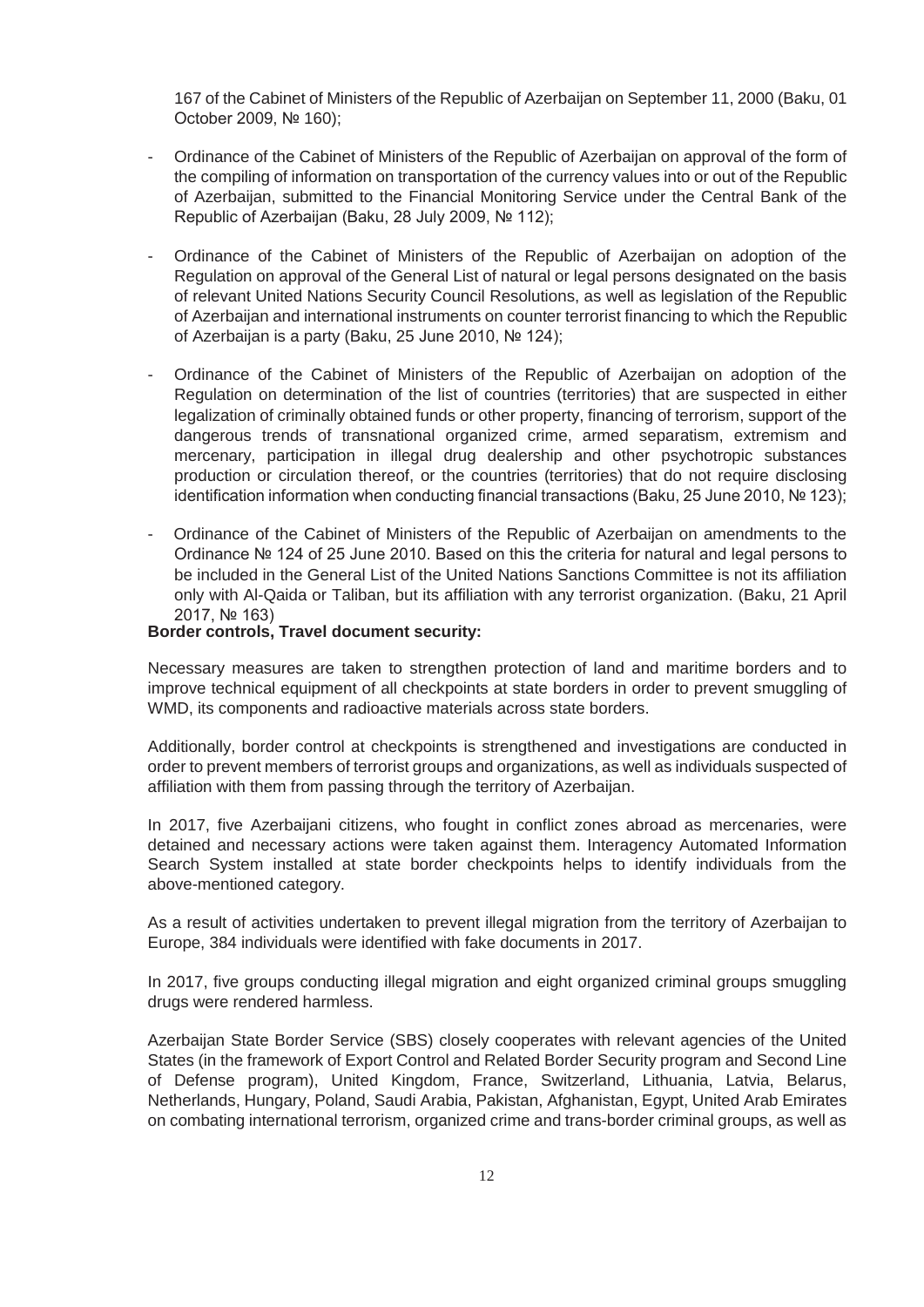on preventing smuggling of arms, ammunition, explosive and radioactive materials. State Border Service regularly participates at counter-terrorism events organized by international organizations, such as the UN, the UNDP, the IOM, the European Union, the NATO, the OSCE, the GUAM and the FRONTEX.

SBS also pays special attention to regional cooperation. Hence, for achieving greater efficiency in border security, meetings at different levels and information exchange take place with representatives of border agencies of all neighboring countries (except for Armenia).

There is a computerized passport system in Azerbaijan providing a strict control over the issuance and registration of passports. The measures to protect passports from counterfeiting meet international technological and security standards. All information on national passports and also on persons entering the country and their identification papers and passports is gathered in a single database. The Ministry of Internal Affairs, the State Security Service, the Ministry of Foreign Affairs, State Migration Committee and the State Border Service cooperate closely in this area.

In accordance with the Decree 186 of the President of the Republic of Azerbaijan of January 28, 2005 "On determining the powers of the subjects of intelligence and counterintelligence activity, the power and rights of division, intelligence and counterintelligence" State Security Service within the scope of its authority, is responsible for operational security of the state border. **Container and Supply chain security:**

The Republic of Azerbaijan is a member of the World Customs Organization (WCO) and implements the relevant standards adopted by WCO.

As a member of the Customs Enforcement Network established by WCO, Azerbaijan exchanges information on offences through the Regional Intelligence Liaison Office (RILO). Electronic registration, monitoring and accounting systems are now widely used. The exchange of information between customs posts takes place through an electronic reporting network. The customs and border services of Azerbaijan have a unified online information communication system. Customs posts provide daily information electronically to the State Customs Committee on import and export operations. Goods are checked at the borders by various agencies, depending on the type of merchandise. Monitoring of weapons, ammunition and explosives is carried out by the customs agencies, together with the border service. There is a computerized information retrieval system along the entire border of Azerbaijan to monitor immigration.

The Aviation Safety Administration works with the State-owned Azerbaijan Airlines (AZAL) to deal with all issues relating to civil aviation safety. In its work, the Administration is guided by the standards and recommendations of the International Civil Aviation Organization (ICAO) and also the national Guidelines on the prevention of acts of unlawful interference in civil aviation activities. Several other instruments have also been drafted to ensure civil aviation security, particularly the Instructions on verification of civil aviation, passengers, flight crew, service personnel, carry-on luggage, cargo, mail and on-board equipment.

After the terrorist acts of 11 September 2001 in the United States, Azerbaijan introduced several measures on the recommendation of ICAO to strengthen civil aviation security. For example, a special electronic alarm system has been installed along the entire perimeter of the Haydar Aliyev International Airport, as well as other surveillance equipment at the airport entrance.

A State program on the prevention of acts of unlawful interference in civil aviation activities was adopted by the Cabinet of Ministers on 19 April 2004. According to article 10 of the Customs Code, one of the duties of the customs agencies is to assist national agencies in combating international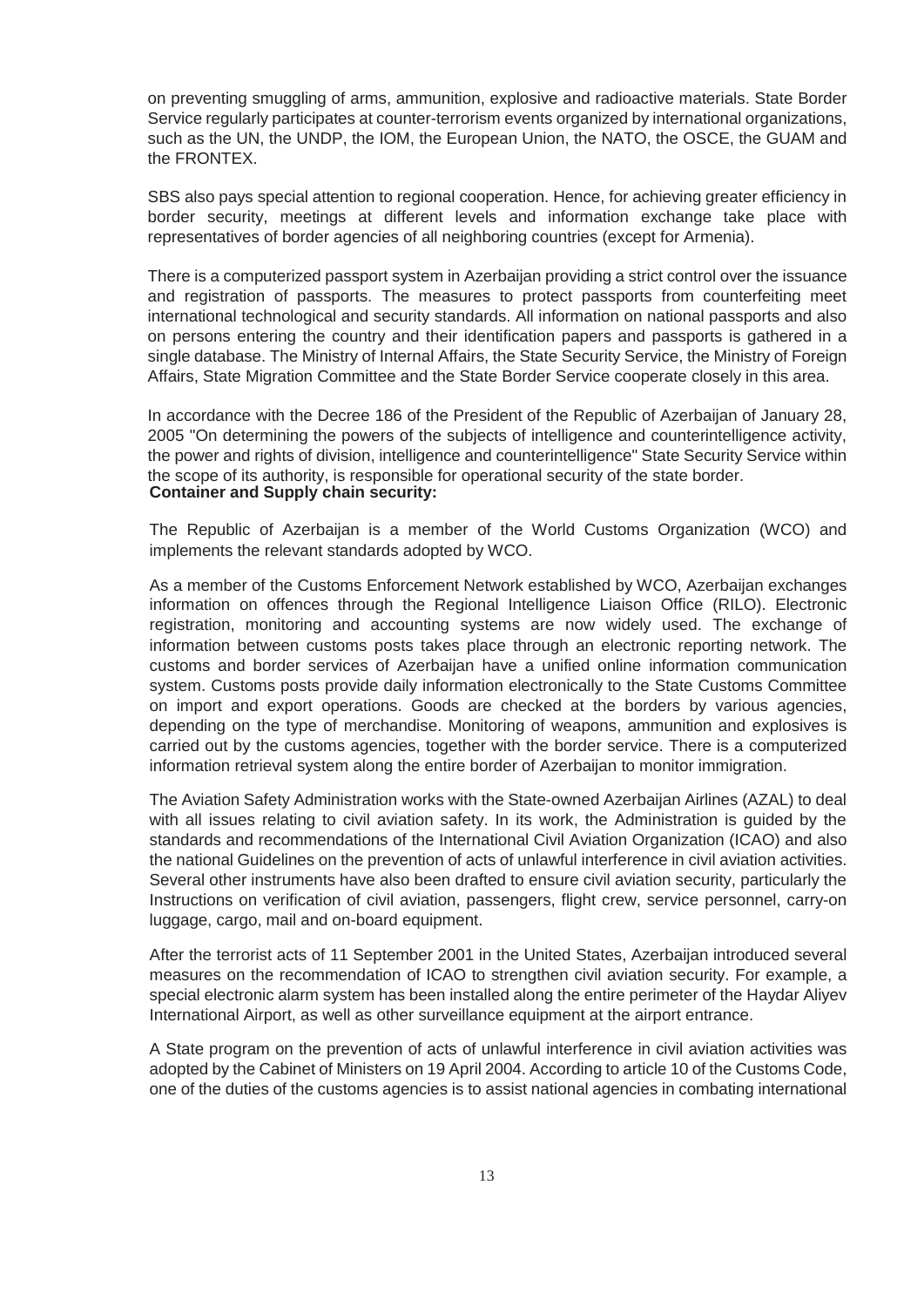terrorism and preventing unlawful interference in civil aviation at airports of the Republic of Azerbaijan.

### **Security of radioactive sources:**

Sharing the common concern within international community over growing threat being posed by malicious acts involving nuclear materials, Azerbaijan attaches great importance to nuclear security since the first days of its independence. Achieving goals and objectives of non-proliferation and nuclear security is an unalterable and permanent priority of foreign and security policy of the Republic of Azerbaijan.

As a sign of its determination, Azerbaijan became a party to key international treaties governing nuclear security, including International Convention for the Suppression of Acts of Nuclear Terrorism, Convention on Physical Protection of Nuclear Material (CPPNM) and Amendment to the CPPNM.

Azerbaijan's endorsement of the IAEA Code of Conduct on the Safety and Security of Radioactive Sources and the Guidance on the Import and Export of Radioactive Sources in August 2014 will help national authorities to further strengthen radiation safety and security regime.

As a further step of the contribution to international efforts on the nuclear security, on March 2012 Azerbaijan joined the Global Initiative to Combat Nuclear Terrorism (GICNT) in capacity of a partner country.

Azerbaijan participates in international information sharing on illicit trafficking issues through contribution to the IAEA Incident and Trafficking Database, where the State Security Service is the coordinating agency.

Azerbaijan also supports the efforts of the United Nations for strengthening nuclear security. Azerbaijan submits updated reports to the United Nations on further measures taken by Azerbaijan on the implementation of Security Council Resolution 1540 adopted in 2004 to prevent the proliferation of nuclear, chemical and biological weapons, as well as their means of delivery. The report includes further national measures on improving legislation, national practices and their implementation and strengthening international cooperation.

In spite of the fact that there are no nuclear installations or facilities in the country, except for few applications of ionizing radiation sources for civilian purposes, Azerbaijan has put in place a robust safety and security system.

On April 2008 the President of the Republic of Azerbaijan signed a decree on establishment of the State Agency on the Regulation of Nuclear and Radiological Activities (thereafter the "Agency" in this subsection), as a single regulatory body under the Ministry of Emergency Situations.

The Agency established a complete centralized inventory of radioactive sources. This inventory is kept updated and regularly verified by the International Atomic Energy Agency (IAEA) through inspections. The Ministry of Emergency Situations is entitled to issue special permissions for scientific-research and practical-construction activities related to utilization of ionizing radiation sources; for production, manufacture, processing, transportation and exploitation of radioactive materials; for installations, points and storages of ionizing radiation sources and designing and preparation of radiation safety means; for activities related to installations of ionizing radiation sources, designing, preparation, disposal, construction, putting into operation and withdrawal of radioactive wastes.

The state agency of the Republic of Azerbaijan responsible for radioactive waste management and radioactive materials transport is the Baku Radioactive Waste Facility "ISOTOP" of the Ministry of Emergency Situations. This agency monitors the use, storage and protection of radioactive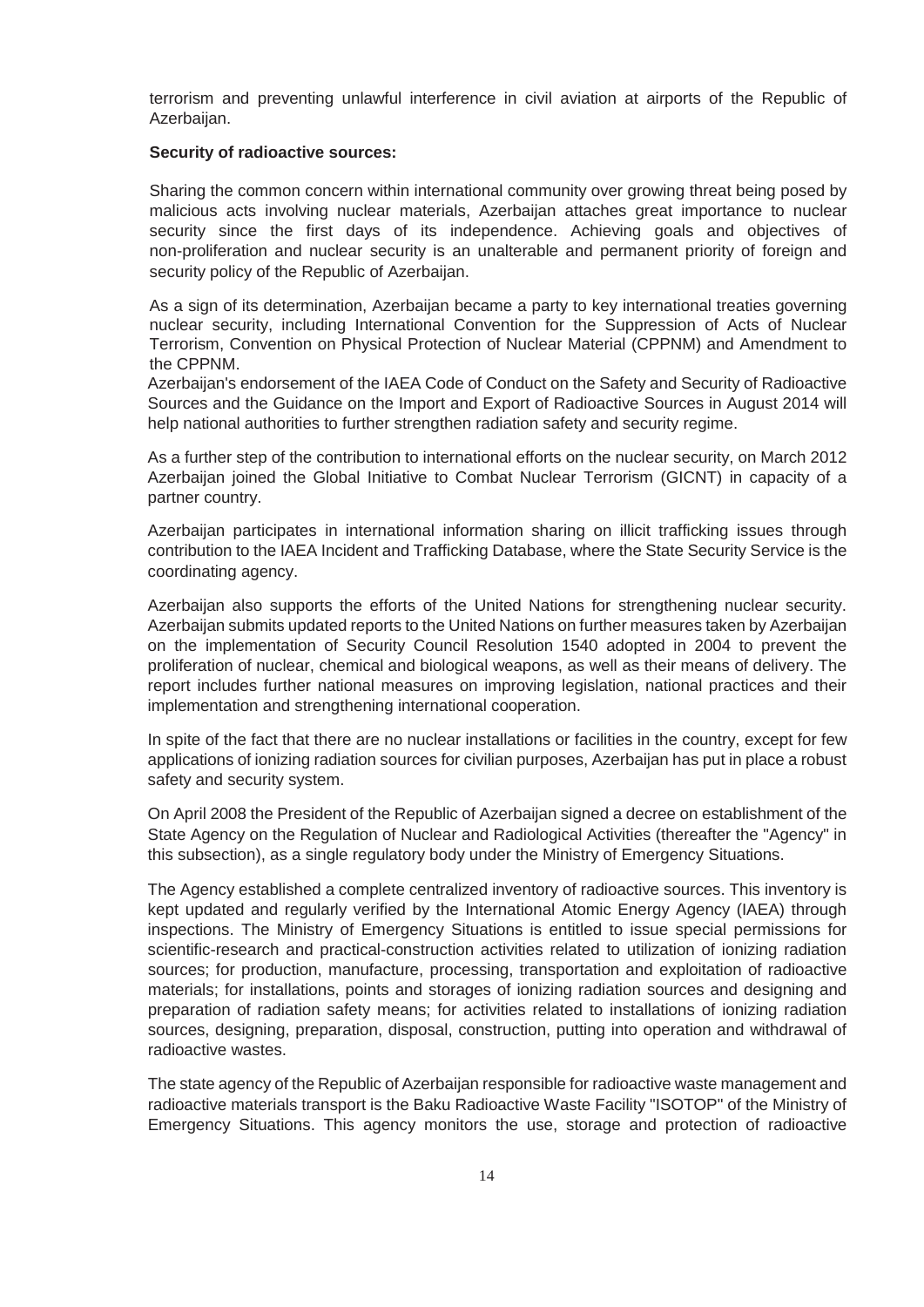materials and equipment. "ISOTOP" is currently equipped with state-of-art devices and technologies which enable it to exercise the functions in line with international practice.

Acknowledging potential threat derived from both orphan sources and the possibility of malicious acts involving radioactive sources, state agencies of the Republic of Azerbaijan take all necessary measures to ensure proper control of radioactive sources during their life cycle through the registration, licensing, inspection, and export control.

The malicious acts involving radioactive sources bring criminal, civil or administrative liability in accordance with the national legislation of the Republic of Azerbaijan.

Articles 206.2-206.4 of the Criminal Code of Azerbaijan envisage criminal penalties from 3 to 12 years imprisonment for violating customs regulations and for the smuggling of radioactive and explosive substances and equipment, weapons, military hardware, nuclear, chemical, biological and other types of weapons of mass destruction, as well as materials and equipment used in the manufacture of such weapons.

Article 226 of the Criminal Code envisages penalties for illegal handling of radioactive materials, their acquisition, storage, use, sale and transfer. Article 227 covers the theft or extortion of radioactive materials.

Administrative Offences Code of the Republic of Azerbaijan envisages administrative responsibility for "violating of ecological requirements during engagement in radioactive materials" (article 77), "non fulfillment or violating requirements of ensuring sanitary and hygiene rules of radiation security" (article 107), "infringe legislation on ecological security" (article 113.0.10) activities.

According to the article 4.6 of the law of the Republic of Azerbaijan on Border Forces and paragraph 9.7 of the Charter on State Border Service of the Republic of Azerbaijan within its competences the State Border Service of the Republic of Azerbaijan ensures the prevention of the transferring of WMD and their components and radioactive substances through state border.

The Customs Code of the Republic of Azerbaijan also set out a number of enforceable measures for the prevention of illegal circulation of nuclear, chemical and biological weapons and related materials. With the purposes to enhance radiation security State Customs Committee adopted the Rules on Implementing Customs Inspection on Radioactive Materials in line with the international instruments, as well as international radiation security norms and rules on safe transfer of radioactive materials.

### **Use of Internet and other information networks for terrorist purposes:**

The society of Azerbaijan is increasingly relying on information and communication technologies and thus becoming increasingly vulnerable to threats such as attacks against the confidentiality, integrity and availability of computer data, hate speech, use of internet for terrorist incitement, recruitment, financing and etc.

Current criminal legislation requires some changes, as well as some procedural provisions. Efficient measures for law enforcement need to be created and the question of cooperation with internet service providers needs to be regulated. Currently there is very limited knowledge of high tech crime in the national institutions, as is the case with the judiciary. The use of electronic evidence is a new development which requires relevant trainings and assistance.

Azerbaijan came forward with an initiative of accession to the Council of Europe Convention on Cyber crime in 2005, and on 30 September 2009 the President approved the country's accession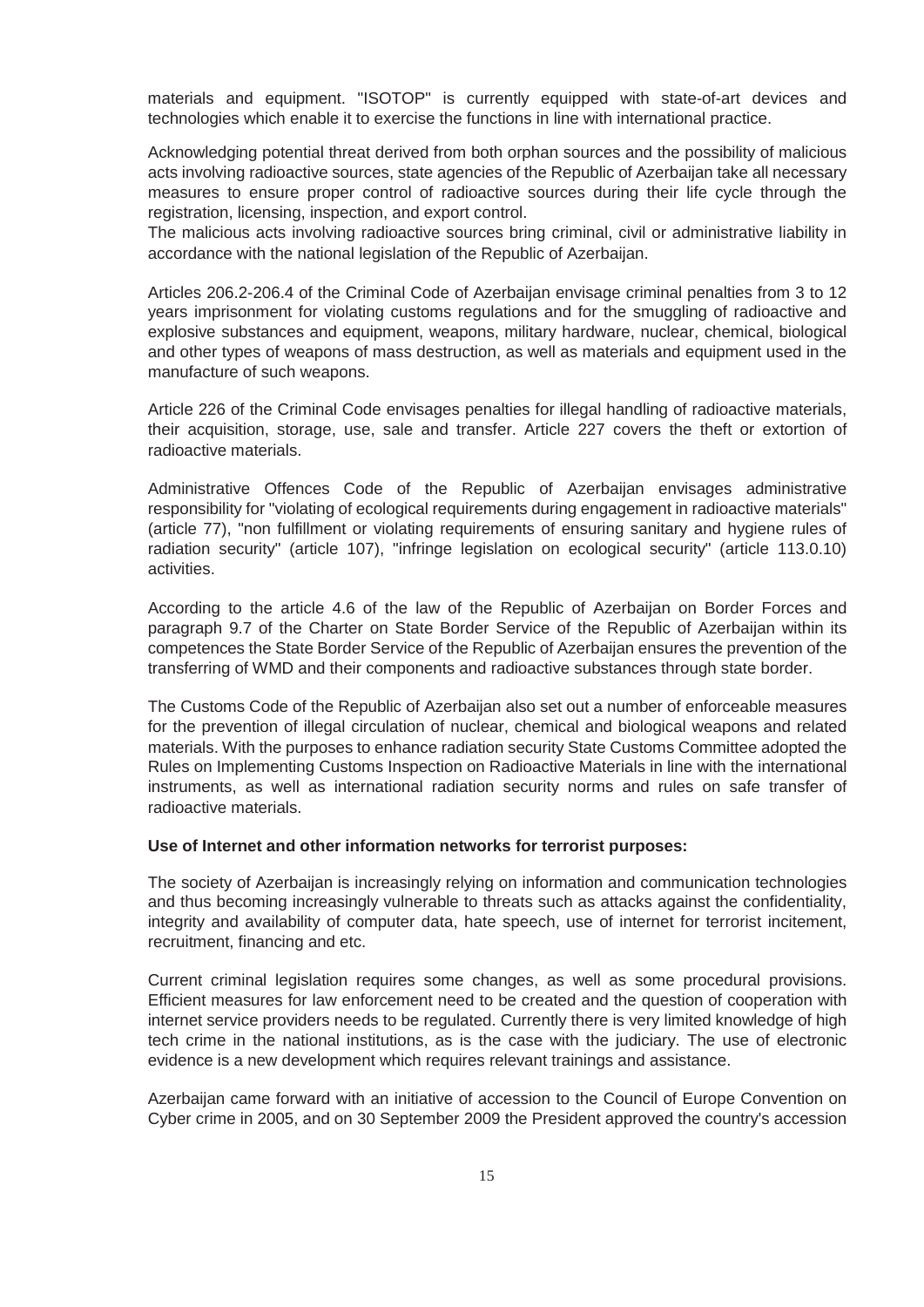to the Convention. Azerbaijan ratified the Convention on Cyber crime on 1 July 2010 (with reservations to the articles 6, 24, 27, 29, 35, 38 and 42) and on its basis undertook improvement of legislation in this area and close cooperation with Internet Providers.

In order to enhance the protection of national cyber space the Ministry of Transportation, Communications and High Technologies has set up Information Security Department (ISD), which is analog of worldwide applied computer emergency response (CERT).

The roles of ISD are:

- Creation of the Operational Staff responding to computer threats;
- Protection of the national information systems and national cyber space;
- Provision of relevant information to the governmental bodies and private sectors;
- Coordination of work between public and private sectors (internet providers, telecommunication societies);
- On time reveal of the threats to national cyber space;
- Provision of technical, methodical and informational assistance;
- International cooperation.

In accordance with the article 3 of the Presidential Decree of August 25, 2000 on the enforcement of the Act on the confirmation and entry into force of the Code of Criminal Procedure, investigations over issues related to cyber-crime lies with the State Security Service and Ministry of Internal Affairs.

Cyber threats and attacks due to its frequency, as well as sophisticated and damaging nature make it crucial to ensure an advanced and comprehensive cyber defense and cyber security. NATO through its Science for Peace and Security Programme is planning to hold an advanced cyber defense training course for Azerbaijan on 3-14 September this year in Baku. The primary objective of this course is to provide employees of Azerbaijan which hold key roles in cyber security with an advanced training about operational cyber security and cyber security technology contents for ensuring cyber resilience in Azerbaijan. This course will provide a means for the global exchange of advanced cyber security concepts, best practices and experiences at the international level.

## **Legal cooperation including extradition:**

The law enforcement agencies of Azerbaijan are actively cooperating with their foreign counterparts on all aspects of countering terrorism.

Requests from foreign States are considered expeditiously and in accordance with international treaties to which the Republic of Azerbaijan is a party. The Act on investigative activities of 28 October 1999 stipulates that in order to protect life, health, human rights and freedoms, the legitimate interests of legal entities, State and military secrets and also national security from criminal infringement, investigative agencies must respond to requests from law enforcement agencies of foreign States and relevant international organizations. Decisions, written instructions or official requests to conduct investigations may be issued only by persons who have such authority on the basis of the laws of the Republic of Azerbaijan.

In accordance with the Act on legal assistance in criminal matters of 29 June 2001, the Ministry of Justice or other competent authority of the Republic of Azerbaijan must submit official materials, documents and information not banned from transfer under Azerbaijani law to the competent authority of the foreign State.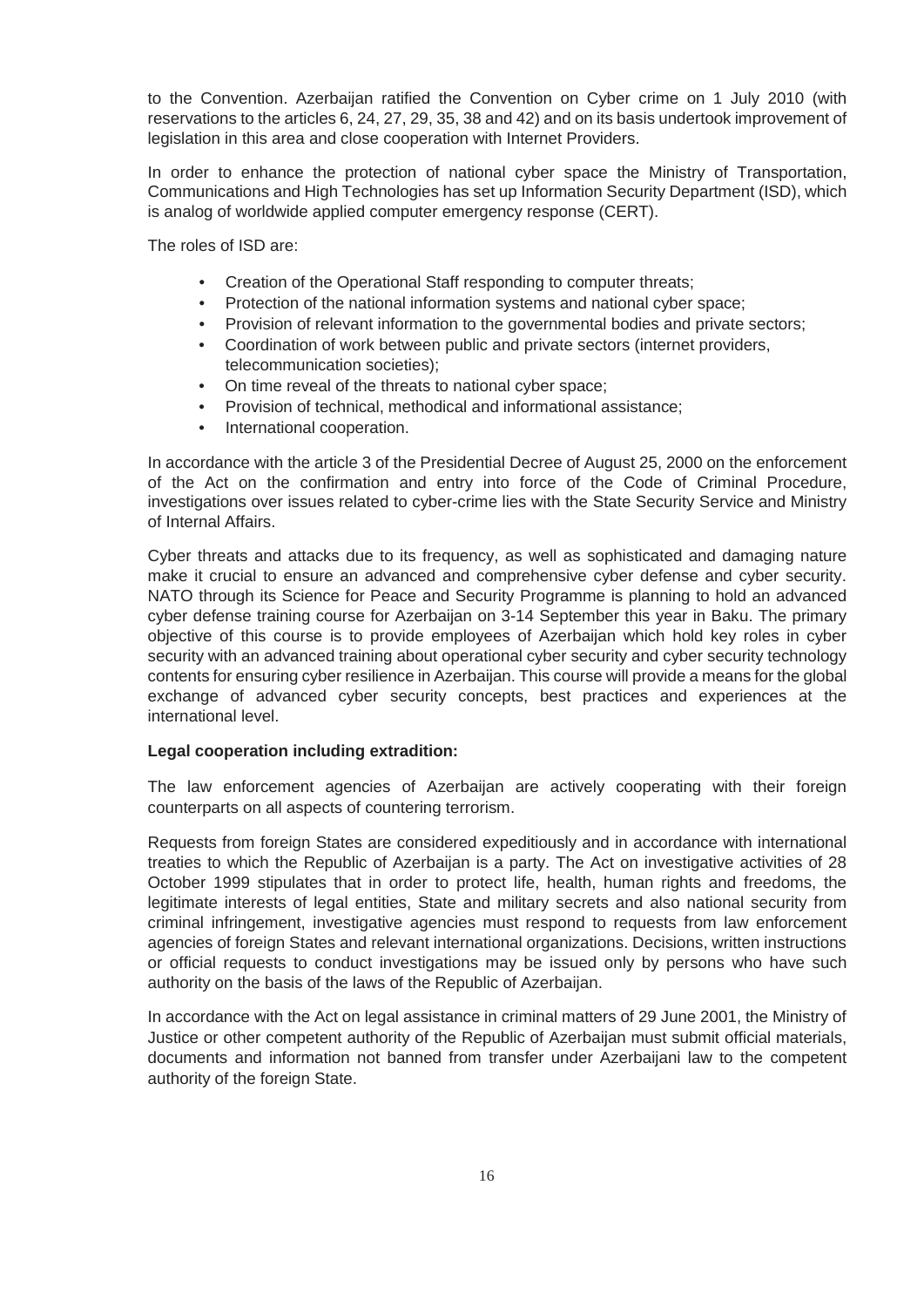Persons under arrest or sentenced to a term of imprisonment in the Republic of Azerbaijan may, with their consent, be handed over to a foreign State if permitted under Azerbaijani law for the purpose of establishing identity, giving evidence or providing other legal assistance in criminal cases which are either under investigation or being tried.

Pursuant to the Law on Extradition of the Republic of Azerbaijan, extradition shall be granted in respect of offences punishable under the laws of the requesting country and of its own by deprivation of liberty or under a detention order for a maximum period of at least one year or by a more severe penalty (Article 2.1).

According to the Law on Extradition of the Republic of Azerbaijan, adopted on 15 May 2001, extradition shall not be granted when the person claimed has, according to the law of either the requesting state or the Republic of Azerbaijan, become immune by reason of lapse of time from prosecution or punishment (Article 3.1.6). Also according to this Law, extradition shall not be granted if the offence in respect of which it is requested is regarded by the Republic of Azerbaijan as a political offence or as an offence connected with a political offence (Article 3.1.3). Also according to this Law, extradition shall not be granted if the offence in respect of which it is requested is an offence under military law which is not an offence under ordinary criminal law (Article 3.1.7).

Azerbaijan has signed bilateral agreements on extradition with Bulgaria, Iran, Kazakhstan, Moldova, Kyrgyzstan, Lithuania, Russia, Uzbekistan, Ukraine, UAE, China, Kingdom of Jordan and India.

### **Safe Havens and shelter to terrorists and terrorist organizations:**

The Nagorno-Karabakh region of the Republic of Azerbaijan and seven districts surrounding this region are currently occupied by the military forces of the Republic of Armenia. As a result, the occupied regions are out of control of the legitimately established constitutional authorities of Azerbaijan.

Given these, occupied regions of Azerbaijan are grey zone and thus, there are favorable conditions for terrorist organizations to use these territories for illegal actions, such as arms smuggling, drugs trafficking and money laundering.

## **2. Stationing of armed forces on foreign territory.**

## **2.1. Provide information on stationing of your States armed forces on the territory of other participating States in accordance with freely negotiated agreements as well as in accordance with international law.**

The "Law on Participation of the Republic of Azerbaijan in Peacekeeping Operations" (adopted in 2010) determines the basis, forms and rules of participation of the Republic of Azerbaijan in peacekeeping operations concerning the prevention, regulation and resolution of local and regional conflicts. The provisions of this Law, in accordance with the Article 51 of the Charter of the United Nations (UN), do not confine the inherent right of the Republic of Azerbaijan for individual or collective self-defense to repel an armed aggression, as well as military cooperation right with other states and international organizations to ensure international and regional security. The Republic of Azerbaijan defines independently expedience, scope and level of participation in peacekeeping operations. According to the Law Azerbaijan may appeal to other countries and international organizations to conduct peacekeeping operations in its own territory.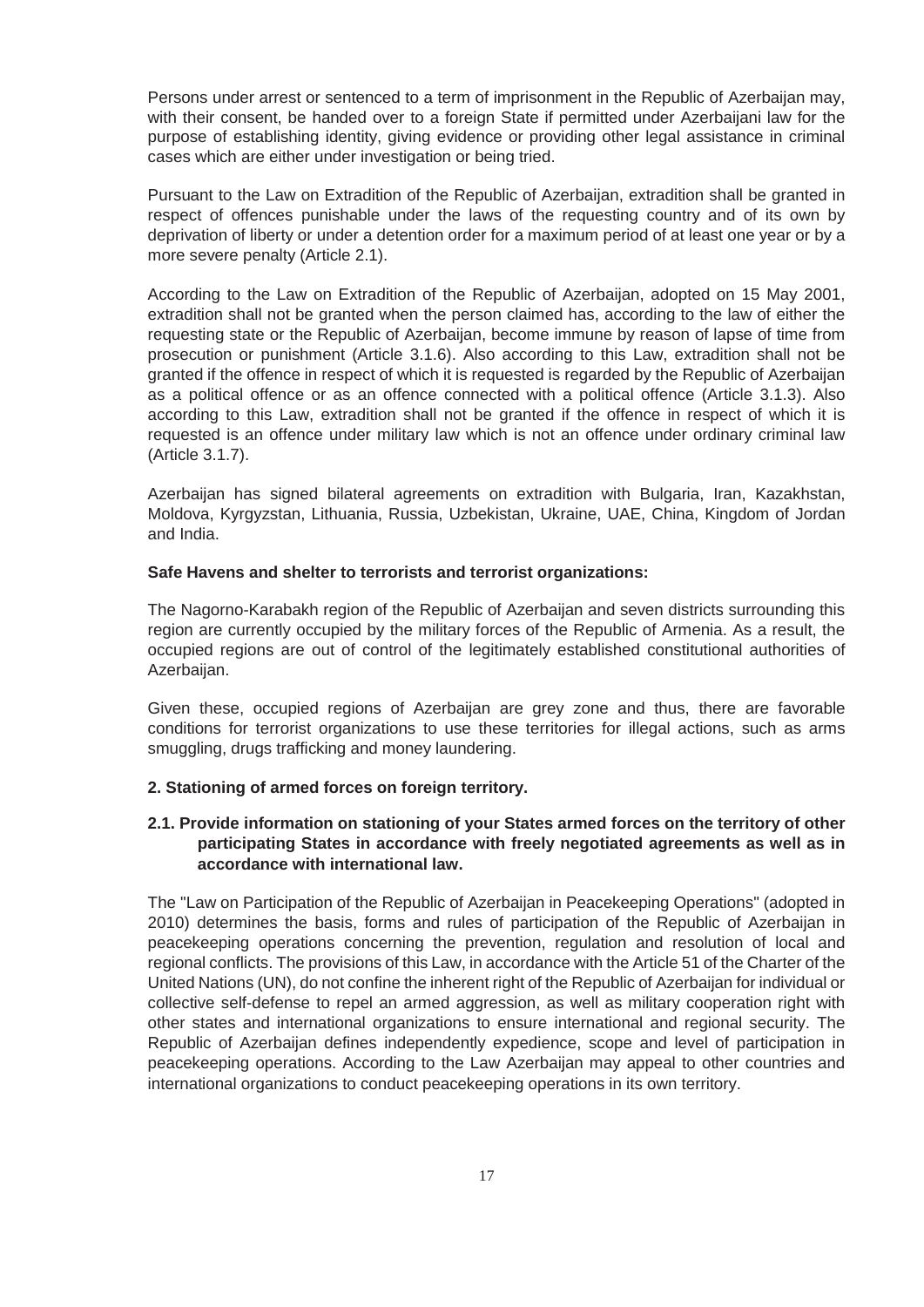In accordance with Article 1 of the aforesaid law, the legislation on participation of the Republic of Azerbaijan in peacekeeping operations also comprises the Constitution of the Republic of Azerbaijan and other legal acts and international treaties to which Azerbaijan is a party.

The Republic of Azerbaijan, while conducting peacekeeping operations or participating in a collective peacekeeping operations, is guided with the UN Charter, decisions of the UN Security Council or other international and regional organizations, which has powers considered by the LIN as appropriate to the provisions of the Chapter VIII of its Charter, made in relation with issues concerning maintenance or restoration of international peace and security, elimination of a threat to peace or a breach of peace or prevention of an act of aggression.

The personnel of the Armed Forces of the Republic of Azerbaijan currently participate in peacekeeping operations conducted in Afghanistan, in accordance with relevant laws of the Republic of Azerbaijan, international law and mutual agreements.

Based on the decision of the Parliament of the Republic of Azerbaijan  $N<sub>2</sub>$  378-IIQR dated 15 November 2002, two platoons of the Armed Forces of the Republic of Azerbaijan were deployed to Afghanistan within the battalion of the Turkish Armed Forces and under the general command of NATO structures and are participating in corresponding operations. According to the amendment to the aforementioned decision made by the Parliament of the Republic of Azerbaijan  $N<sup>°</sup>$  673-IIIQR dated 2 October 2008, the number of platoons was increased from two up to four. On 29 December 2017 the Parliament of the Republic of Azerbaijan through its Decision Nº 954-VQR increased the number of servicemen in Afghanistan. Currently 120 members of the Azerbaijan Army are deployed in Afghanistan.

Nagorno-Karabakh and other surrounding regions of Azerbaijan are under the military occupation of the Republic of Armenia for 26 years now. There are irrefutable facts proving that Armenia, while grossly breaching all norms and principles of international law as an aggressor, is continuing to move accounted and registered military equipment to the occupied territories of Azerbaijan.

### **3. Implementation of other international commitments related to the Code of Conduct**

- **3.1. Provide information on how your State ensures that commitments in the fields of arms control, disarmament and confidence-and security-building as an element of invisible security are implemented in good faith.**
- **3.2 Provide information on how your State pursues arms control, disarmament and confidence-and security-building measures with a view to enhancing security and stability in the OSCE area.**

The Republic of Azerbaijan attaches great importance to arms control and disarmament issues as the important elements of its foreign and security policy. Sound international security environment is conducive to the process of arms control and disarmament, while progress in this field can help lay more solid foundation for the preservation of international security and stability.

Being seriously concerned with challenges caused by proliferation of Weapons of Mass Destruction (WMD) and related materials Azerbaijan became a party to the Treaty on Non-Proliferation of Nuclear Weapons in 1992 and to the Comprehensive Nuclear Test Ban Treaty in 1999. Moreover, Azerbaijan is also a party to the Chemical Weapons Convention and the Biological Weapons Convention.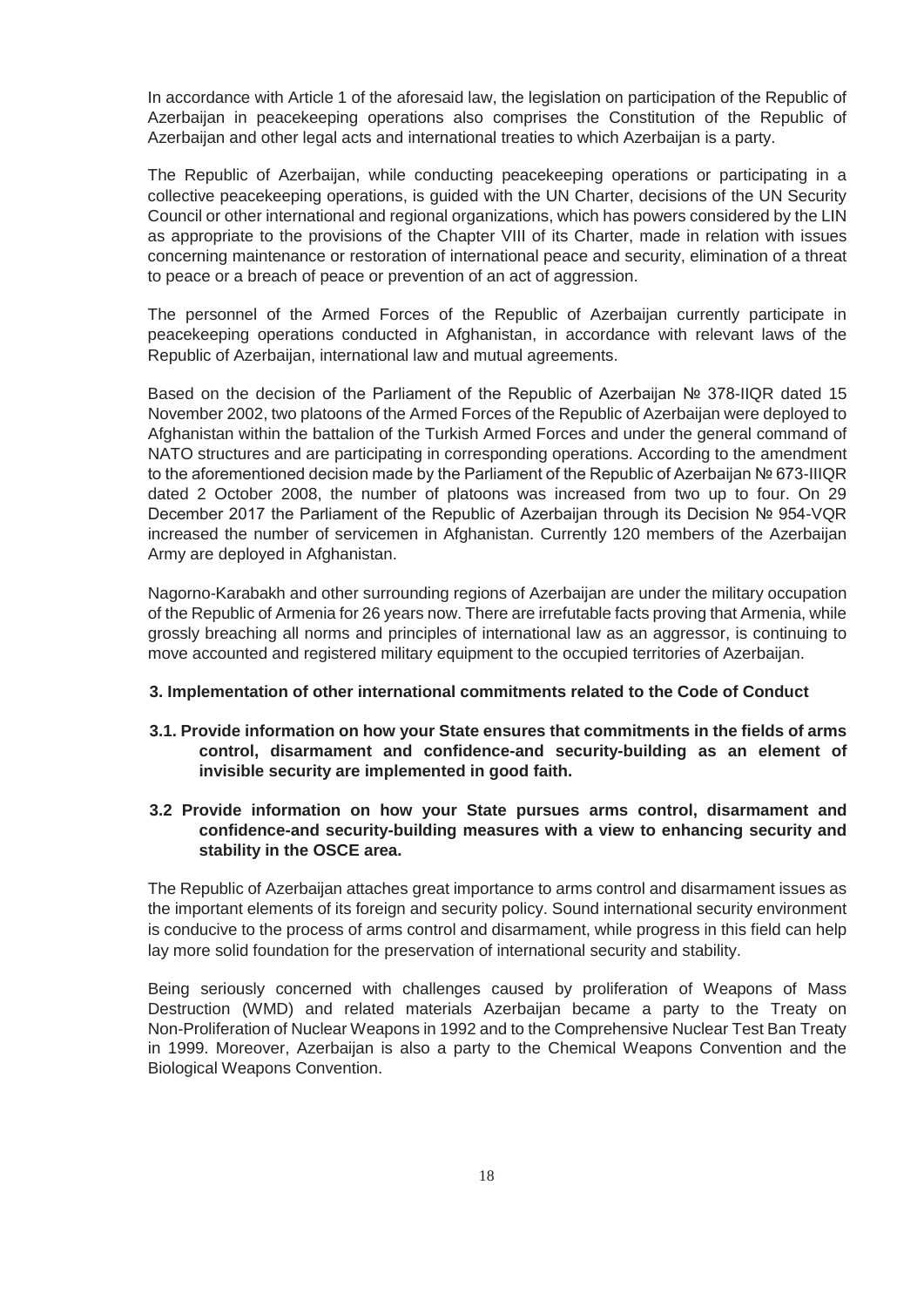The Republic of Azerbaijan is a party to several relevant arms control treaties and agreements. Azerbaijan joined to the Treaty on Conventional Armed Forces in Europe, as well as to the Vienna document on CSBMs. The Republic of Azerbaijan participates in the comprehensive exchange of information on its Armed Forces, receives inspections from the participating states within CFE and VD.

Moreover, the Republic of Azerbaijan provides relevant information on the transfer of conventional weapons to the UN Register of Conventional Arms.

Azerbaijan also remains concerned about illicit transfer of Small Arms and Light Weapons (SALW), which constitutes a grave threat to overall security and stability. Easy availability of SALW coupled with their damaging capacity makes them a serious threat that the international community has to face in the new millennium.

Azerbaijan supported the adoption of the OSCE Document on SALW in 2000 and UN Program of Action on SALW in 2001, and considers them as significant achievements in combating illicit trafficking and transfer of SALW. Azerbaijan fulfils all its obligations, as well as participates in information exchange under these documents on a one-off and annual basis as appropriate.

Azerbaijan has always been supportive of the documents and resolutions related to arms control, non-proliferation and disarmament adopted by the UNSC and UNGA, other international organizations to this end.

International cooperation has always been a cornerstone of our efforts in the arms control. Azerbaijan actively cooperates with IAEA, CTBTO, OPCW, and other international organizations and arrangements in related areas.

However, The Republic of Azerbaijan remains concerned that all related arms control provisions cannot be fully applied within the territories of the Republic of Azerbaijan occupied by the Armed Forces of Armenia. A great number of equipment and armaments deployed in these territories is out of control, and poses a serious threat to peace and security in the region. The Republic of Azerbaijan continues to call international community to provide efforts towards the withdrawal of these forces from those territories and the appropriate removal of the related equipment and armaments.

Unfortunately, due to the continued occupation of its territories by neighboring Armenia, Azerbaijan is unable to provide proper border control along a 132 km-long section of its borders with Iran and a substantial part of its border with Armenia. Azerbaijan stresses that the efficient arms control regime in the South Caucasus could be possible only when all countries in the region will respect norms and principles of the international law and renounce territorial claims to their neighbors.

# **SECTION II: Intra-State elements**

#### **1. National Planning and decision making process**

## **1.1. What is the national planning and decision-making process in determining/approving military posture and defense expenditures in your state?**

According to paragraph 5 of Article 95 of the Constitution of the Republic of Azerbaijan, upon submission by the President the Milli Majlis (Parliament) considers and approves the state budget including the budget amount allocated for defense in accordance with Article 4 of the "Law on Defense" of the Republic of Azerbaijan.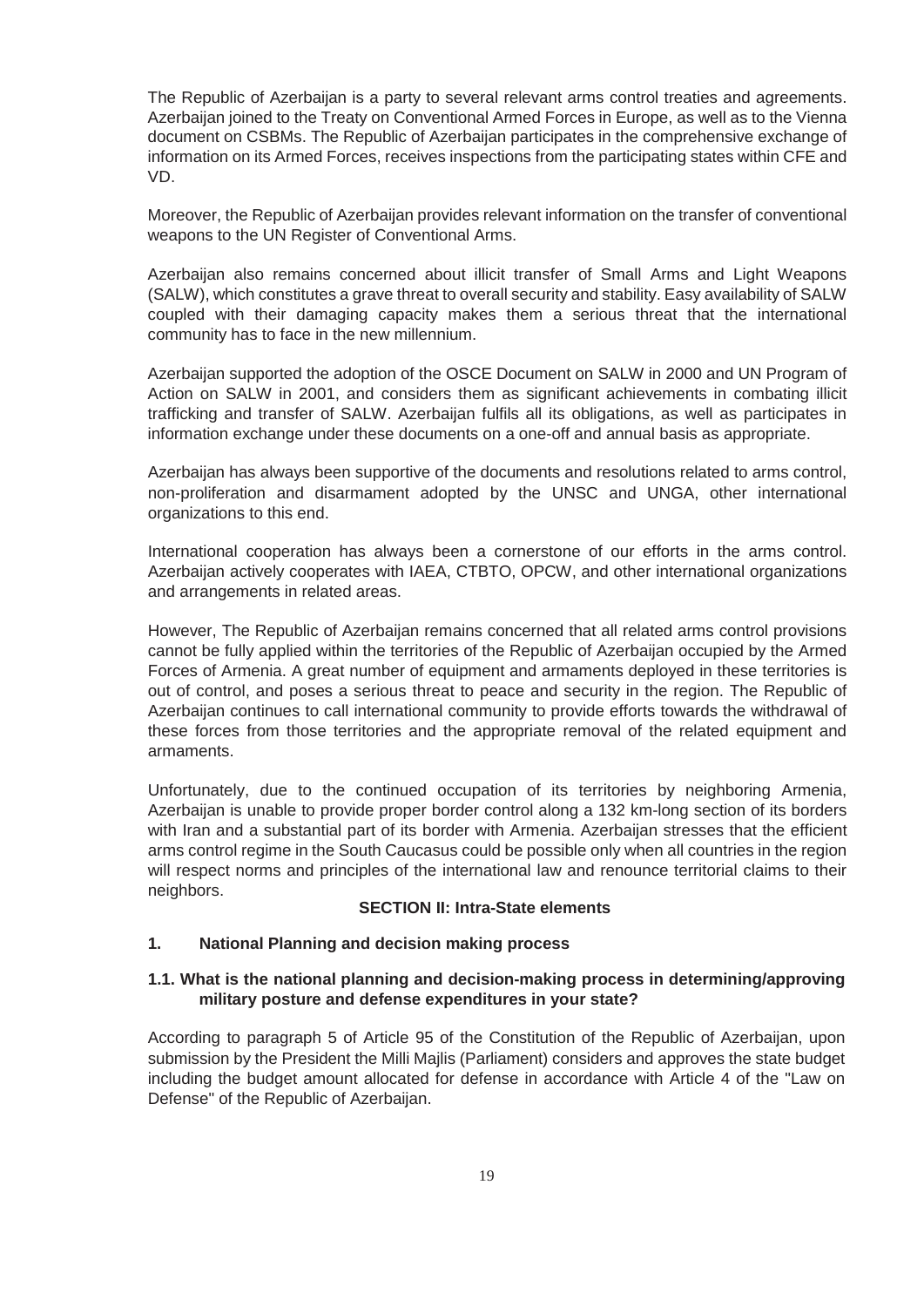### **1.2 How does your State ensure that its military capabilities take into account the legitimate security concerns of other States as well as the need to contribute to international security and stability?**

One of the intentions declared in the Preamble of the Constitution of the Republic of Azerbaijan is, while being committed to universal values, to live in friendship, peace and tranquility with all nations of the world and to interact with this purpose.

Moreover, in accordance with Article 10 of the Constitution, the Republic of Azerbaijan establishes its relations with other states based on principles envisaged in universally recognized international legal norms.

According to the Article 9 of the Constitution of Azerbaijan, the Republic of Azerbaijan established the Armed Forces to ensure its security and protection. The Armed Forces are composed of the Azerbaijani army and other armed formations. The Republic of Azerbaijan denies war as the means of infringement of independence of other states and as a way of settlement of international conflicts.

#### **2. Existing structure and processes**

# **2.1. What are the constitutionally established procedures for ensuring democratic political control of military, paramilitary and internal security forces, intelligence services and the police?**

According to the Constitution, state power in the Republic of Azerbaijan is based on the principle of division of powers: the Parliament [Milli Majlis] exercises legislative power; executive power belongs to the President and courts exercise judicial power. Constitution also determines that legislative, executive and judicial power interact and are independent within the limits of their authority.

The President of the Republic of Azerbaijan is the Supreme commander-in-chief of the Armed Forces of the Republic of Azerbaijan.

Although executive power is independent within the limits of its authority, the executive power, including the State Security Service and Ministry of Defense cooperates with the Parliament during the relevant legislation process. Upon invitation by the Parliament, Ministry of Defense and other relevant bodies provide the Parliament with appropriate reports and designate its high level representatives to the meetings of the Parliament's respective Commission.

The Article 22 of the law "On Intelligence and counter-intelligence activities" of the Republic of Azerbaijan regulates controlling and reporting issues of intelligence and counter-intelligence activity in the state.

According to Article 94 of the Constitution military regime, generic rules on defense and military service are determined by the Parliament of the Republic of Azerbaijan.

According to Article 95 of the Constitution, the Parliament of the Republic of Azerbaijan, upon recommendation from the President of the Republic of Azerbaijan, settles the issues related to the involvement of Armed Forces of the Republic of Azerbaijan in implementation of the tasks other than their normal duties.

According to Article 109 of the Constitution, the President of the Republic of Azerbaijan is authorized to appoint and dismiss supreme command personnel, as well as to submit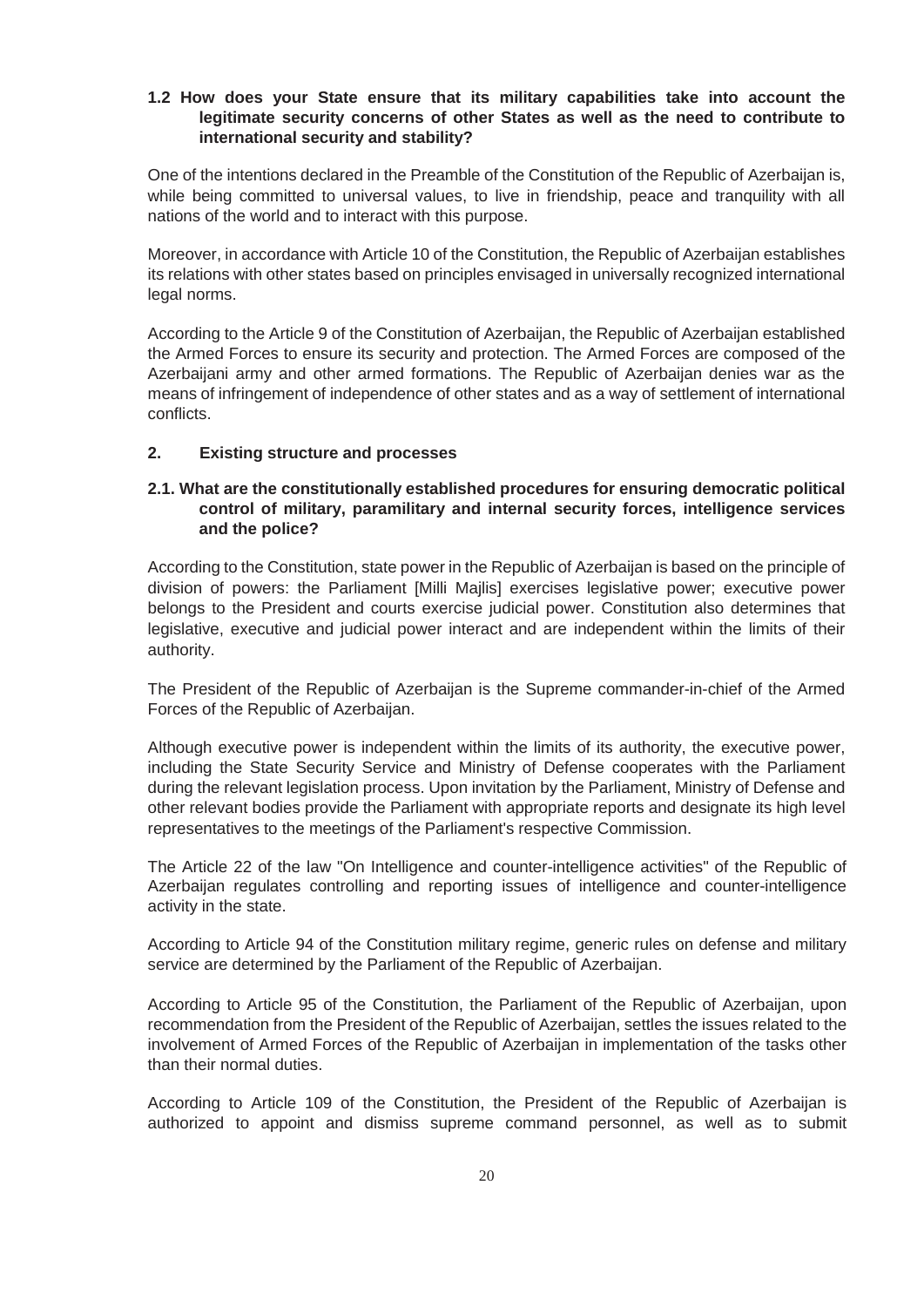recommendations to the Parliament of the Republic of Azerbaijan on consent for the use of Armed Forces of the Republic of Azerbaijan in implementation of the tasks other than their normal duties.

The law of the Republic of Azerbaijan on "Intelligence and counter-intelligence activities" of June 29, 2004 set forth the inter-departmental and out-departmental monitoring to ensure the full compliance with the national legislation. The internal oversight is done by the subjects of these activities as determined by the legislation. The external one is conducted by the President of the Republic of Azerbaijan.

The main mission of the State Border Service is to ensure protection and inviolability of state borders of the Republic of Azerbaijan. The SBS is directly subordinate to the President of the Republic of Azerbaijan.

### **2.2. How is the fulfillment of these procedures ensured, and which constitutionally established authorities/institutions are responsible for exercising these procedures?**

The National Security Concept of Azerbaijan of 2007 and the Military Doctrine of Azerbaijan approved in 2010 by the Parliament identifies democratic control over the Armed Forces among the principles of the national defense policy.

In pursuit of making transparent its security and defense policy Azerbaijan publicly declared its security and defense posture through disclosing the threat assessment, national interests in foreign, security and defense policy that are reflected in the above- mentioned policy documents.

Democratic control over Armed Forces is exerted using different tools, including approval of defense budget by the Parliament, realization of procurements according to legislation, the control over situation with respect for human rights in the Armed Forces by Ombudsman, Members of Parliament, civil communities, institutions and independent media.

Oversight over the defense sector is also carried out through the scrutiny by the Chamber of Accounts, which is tasked to evaluate the activities and public expenditures of the Government agencies, including the Ministry of Defense and the military units and to report to the Parliament its findings.

Besides, according to the Article 12 of the law "On the Armed Forces of the Republic of Azerbaijan", the control over the implementation of the laws, legal and social protection of military servants, their family members and civilians is conducted within the legislation of the Republic of Azerbaijan.

According to the Article 12 of Law "On Prosecutor service" Military Prosecutor Service exercises control over observance of laws and military charters in military facilities during the execution of punishments, as well as over laws during their implementation in detention facilities where detained and arrested military servicemen are kept.

Cases on decisions and actions (inactions) of military officials and military authorities are being considered in accordance with the Code of Civil Procedure.

## **2.3. What are the roles and missions of military, paramilitary and security forces, and how does your State control that such forces act solely within the constitutional framework?**

To ensure its security and defense the Republic of Azerbaijan sets up the Armed Forces in accordance with the Article 9 of the Constitution. According to the Law, Armed Forces are tasked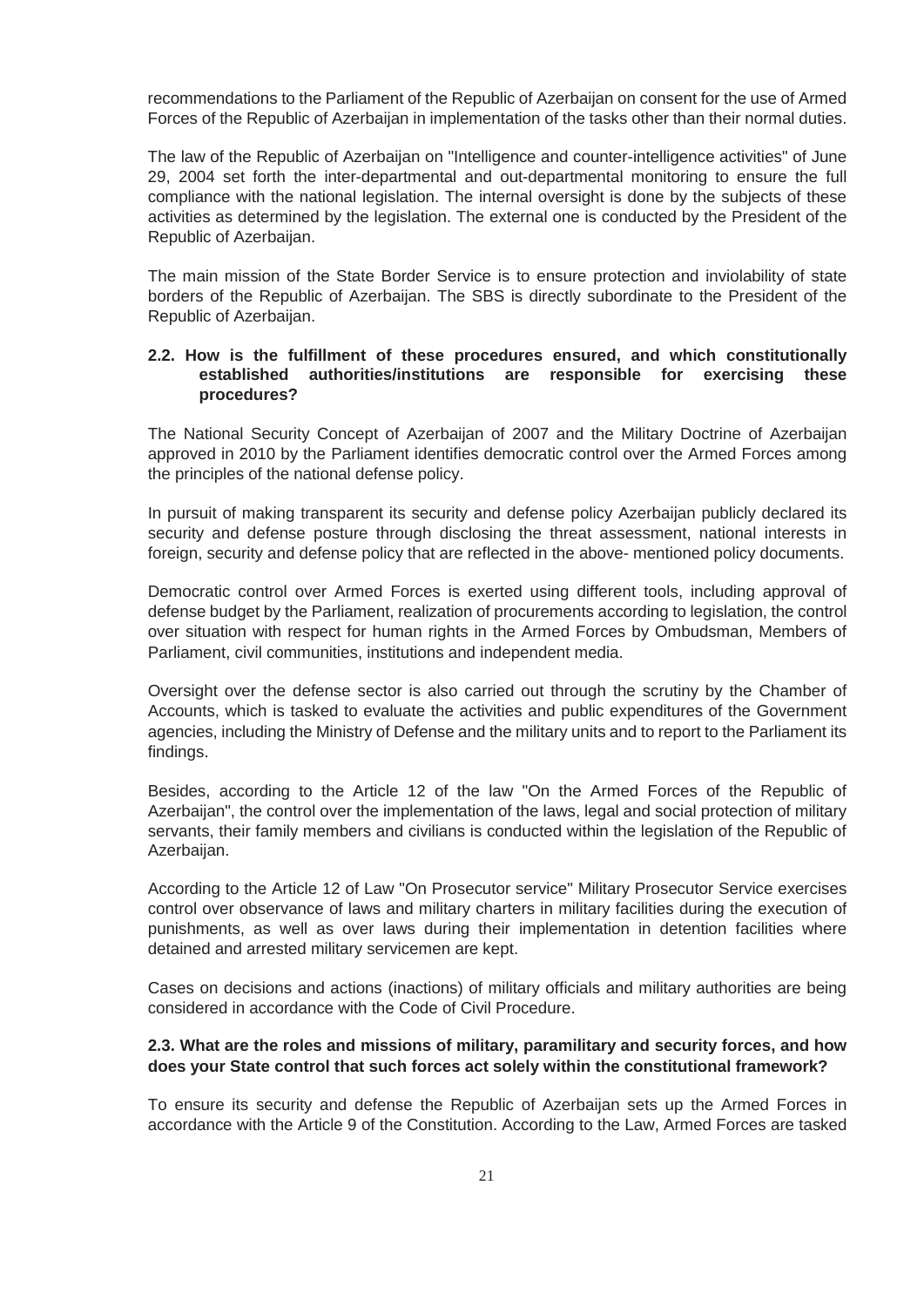with the protection of the sovereignty, territorial integrity, protection of borders and prevention of armed attack and aggression. Armed Forces of the Republic of Azerbaijan have been established and are acting on the basis of legality, centralized and unified command. The main duties of the Armed Forces of the Republic of Azerbaijan are described in the "Military Doctrine of the Republic of Azerbaijan" approved by the Decision of the Parliament of the Republic of Azerbaijan 1029-IIIQR dated 8 June 2010. Article 34 of the Doctrine set forth duties of the Armed Forces and other armed formations that are defined on the basis of three security conditions, such as "peace time", "real threat time" and "war time".

The main mission of the State Border Service is to ensure the protection and inviolability of state borders of the Republic of Azerbaijan. SBS reports directly to the President of the Republic Azerbaijan.

In accordance with the Decree 186 of the President of the Republic of Azerbaijan of January 28, 2005 "On determining the power of the subjects of intelligence and counterintelligence activity, the powers and rights of division, intelligence and counterintelligence" State Security Service organizes and conducts counter-intelligence and operational-search activities, conducts investigation and initial investigation on criminal cases under its competence.

According to the Article 3 of the Law of Azerbaijan on Police dated October 28, 1999, the main duty of the police in Azerbaijan is to protect lives, health, rights and freedoms of people, legal interests and property of the state, natural and legal persons from illegal offences. Article 12 of the same Law defines internal (in-department) and external (out- of-department) monitoring of police activities. While internal monitoring is conducted by the Ministry of Interior of the Republic of Azerbaijan, external one is done by the President of the Azerbaijan Republic within the legislation of the Republic of Azerbaijan. Implementation of laws by the police authorities is monitored by courts or prosecutor offices within the authorities defined by the legislation.

Article 4 of the law of Azerbaijan on the Status of Internal Troops defines the major duties of Internal Troops as follows:

- a) protection of major state objects, communication facilities and transportation of special consignments;
- b) participation in elimination of the consequences of incidents, fires, natural disasters and other similar situations in protected objects and facilities;
- c) participation in search and apprehension of persons intruding upon protected areas;
- d) assistance to prevent mass riots at the penitentiaries,
- e) participation in search and apprehension of fugitive convicts and detainees;
- f) protection of storehouses and military facilities of the Material and Technical, as well as Military Supplies Departments at the Ministry of Internal Affairs of the Republic of Azerbaijan;
- g) participation in providing public order along with other Internal Affairs Bodies in cities and residential areas through joint patrolling, as well as public safety during mass events;
- h) assistance to other Internal Affairs Bodies in rescue operations, protection of property and safeguarding of public order in during accidents, fires, natural disasters and other emergency situations, as well as in providing legal measure in emergency situations;
- i) participation in preventing of mass riots in residential areas;
- j) when necessary participation in protection of the territories of the Republic of Azerbaijan.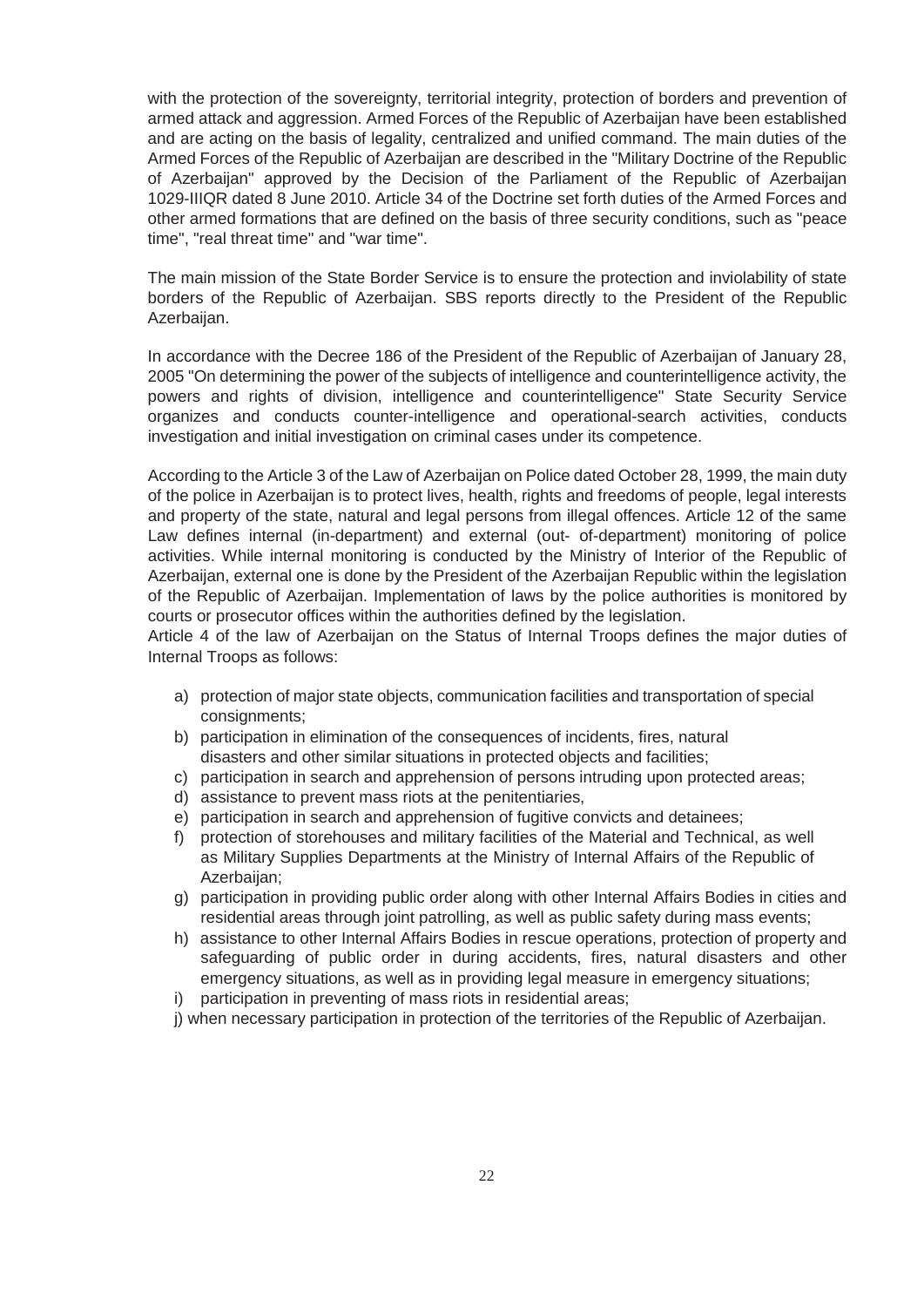### **3. Procedures related to different forces personnel**

## **3.1. What kind of procedures for recruitment and call-up of personnel for service in your military, paramilitary and internal security forces does your State have?**

According to the part 1 of the Article 76 of the Constitution of Azerbaijan, defense of the Homeland is the duty of every citizen. Citizens are being admitted to the military service on the basis of the Law "On military duties and military service" of December 23, 2011 and "Regulations on military service" approved by the Law of October 3, 1997. These two acts also regulate the military service.

According to paragraph 26 of the Article 109 of the Constitution, the President of the Republic of Azerbaijan issues decrees on the conscription of the citizens Azerbaijan for a fixed period of time and on demobilization of those who are in service for a fixed period.

According to the Article 3.2 of the law on "Military duty and military service" of the Republic of Azerbaijan, all male citizens (who do not have exemption right from military service) of the Republic of Azerbaijan who has reached the age of 18 years old and fit for military service must do their active service, as defined in this Law, in the Armed Forces of the Republic of Azerbaijan and other armed formations established in accordance with legislation of the Republic of Azerbaijan. At the same time the Law "On military duty and military service" determines the rules of volunteer recruitment.

The Ministry of Defense is recruiting also civilians. Those are the position dealing with science, international cooperation, medical, legal, finance, social benefits, public information, personnel management and education. Civilians employed for positions with equivalent responsibilities and ranks would receive same social benefits and salary as their military counterparts. Currently civilian personnel of the Ministry of Defense have been granted the status of a state servant and therefore their issues fall under the "Law of the State Service".

The personnel of the SBS consist of military servicemen (officers, warrant officers, contractors and conscripts) and civilians working with employment contract.

Trainings and advanced vocational courses for officer staff are held at SBS Academy established in 2007 and adequetly equipped to meet modern standars, as well as at various profile training centers of the State Border Service.

Warrant officers, NCOs, contract-based and conscript servicemen undertake trainings at the relevant training centers of the SBS.

The Internal Troops recruit professionals directly from civilians and conscripts serving within the organization who wants to remain and from those having completed their compulsory service within the armed forces.

## **3.2. What kind of exemptions or alternatives to military service does your State have?**

In accordance with the Article 18 of the law "On military duty and military service" of the Republic of Azerbaijan, deferment of compulsory military service is granted due to family and health issues, education, election campaigns of people who were registered for parliamentary and municipality elections (from the date of registration until official publication of outcomes of elections) of the Republic of Azerbaijan, as well as parliamentary, judge and ombudsman activities.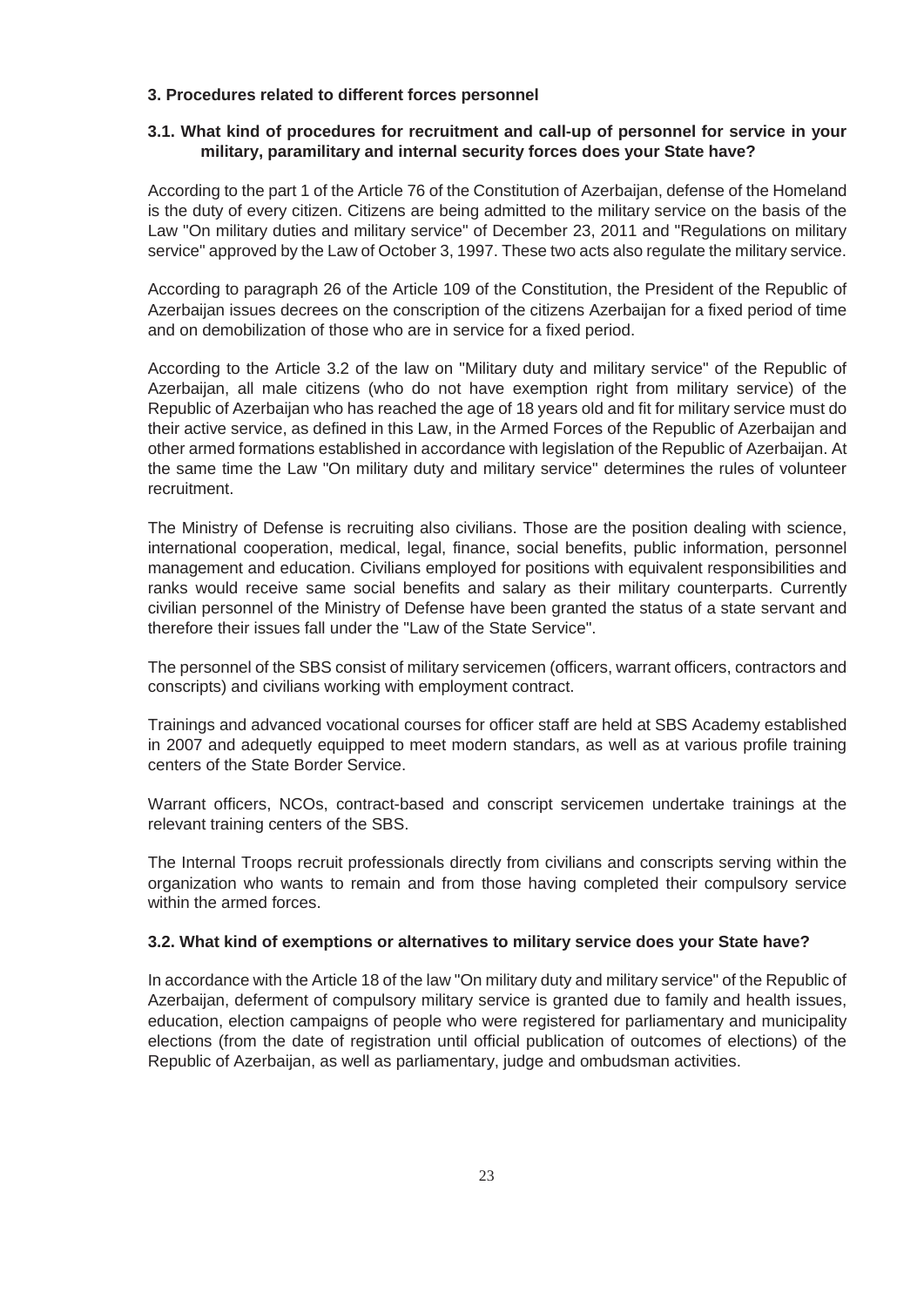The categories of people who are not called up and exempted from the active military service are enumerated in Article 22 of this Law. Hence, the following people are not temporarily called up for a fixed period of service:

- Citizens restraint of liberty or those who are deprived of their liberty in different forms as a criminal punishment (except citizens mentioned in the same Law in the Article 22.2);
- Citizens who have not completed their criminal sentence period for the crimes committed previously;
- Pre-court criminal or elementary preliminary investigation or inquiry carrying out or criminal about the one's until court simplified proceedings materials or citizen's complains overviewed on special prosecution regulations.

The following citizens are exempted from active service during peace time in Article 23 of this Law:

- Citizens who have PhD and doctor of science;
- Conscripts who are not suited for military service during peace period and partially suited during war period or erasing from military accounting due to unsuitable active military service;
- Conscripts who have not served up to their 35 age due to the various reasons;
- Conscripts who are assigned for alternative service;
- Persons who have been accepted to the citizenship of the Republic of Azerbaijan and previously did active service according to the legislation or exempted from the service in the country in which they used to hold citizenship.

If belief/faith of a citizen does not accept military service, a military service may be replaced with an alternative service in accordance with the law.

## **3.3. What are the legal and administrative procedures to protect the rights of all forces personnel as well as conscripts?**

The law of the Republic of Azerbaijan "On status of military personnel" in its Article 1 stipulates that the duties, conditions and character of the military service set forth in line with the Law of Azerbaijan "On the Armed Forces of the Republic of Azerbaijan" defines the status of the military personnel. Military personnel are entitled to the rights and freedoms as other citizens within the limitations imposed in conformity with the Constitution and other relevant laws of Azerbaijan and stemming from the specificity of this profession.

The article 14 of the Law of Azerbaijan Republic on "Combatting Terrorism" defines that Persons engaged in combating terrorism shall be protected by the state. Legal and social protection measures shall be applied with regard to the following persons: employees of the relevant agencies directly involved in combating terrorism; persons assisting on a permanent or temporary basis, in combating and detecting terrorist activities, as well as in minimizing the consequences that may arise from these activities; moreover their respective relatives, in cases when health of these relatives or their property were damaged while the official employees were performing their duties. Damage caused to the health or property of persons engaged in combating terrorism shall be compensated in the manner according to the legislation of the Republic of Azerbaijan.

The chapter 5 of the law of Azerbaijan "On the Police" covers the issue of material and social protection of the police officers. According to the article 37 of this law (Insurance of a policeman and compensation of the damages by the state,) life and health of a policeman is insured for the account of the state budget in accordance with the law "On state compulsory personal insurance of judicial and law enforcement authorities". A policeman or his family receives compensation for death, injury or health damage done during execution of the official duties in the manner and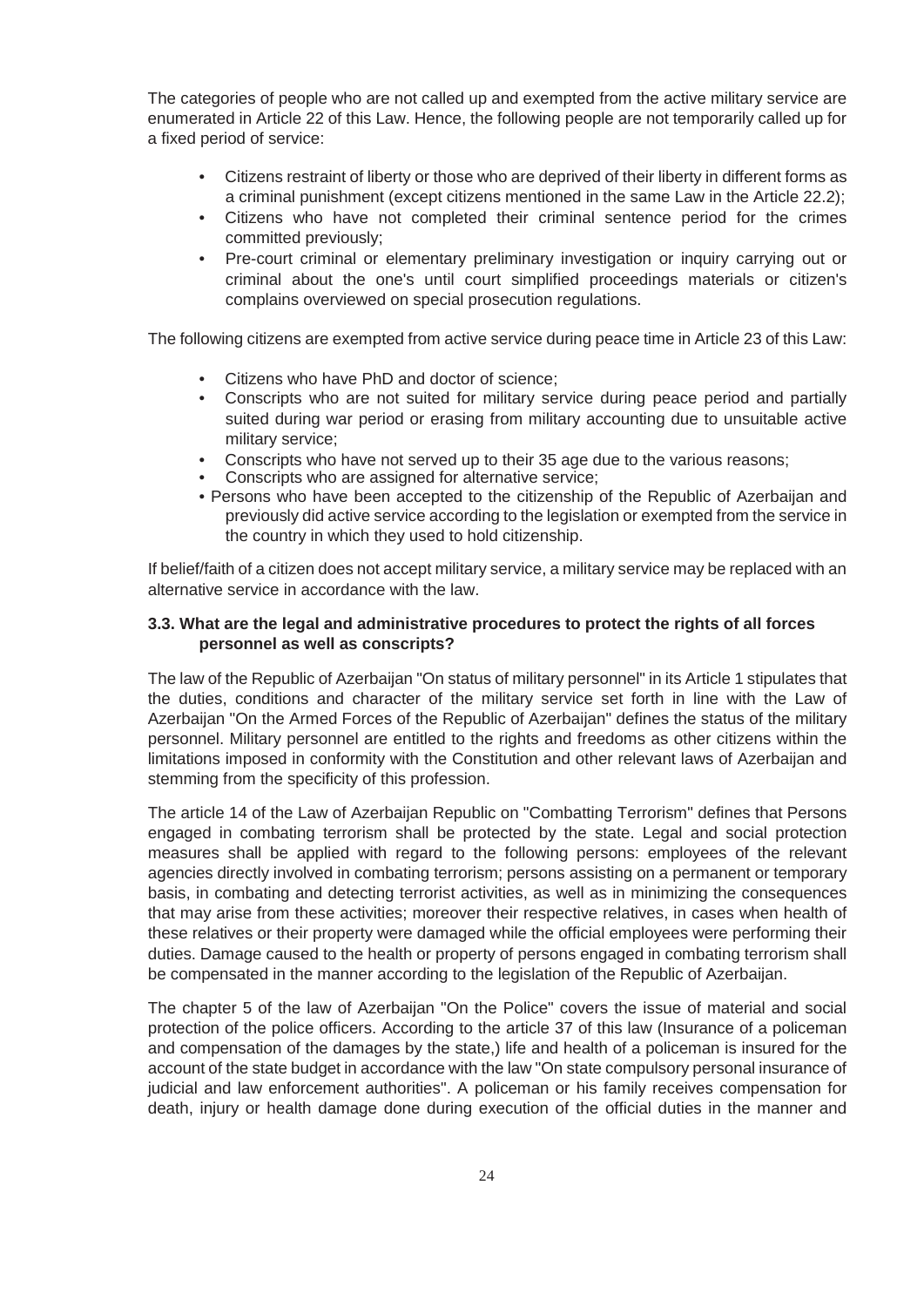amount defined by the Cabinet of Ministers of Azerbaijan. Damage caused to the property of a policeman during execution of the duties is fully compensated at the expense of the state budget. Article 38 of the law (on Other allowances paid to a policeman,) provides policeman and members of the family left without accommodation due to the reassignment to another duty station a reimbursement in the amount and manner defined by the legislation of the Republic of Azerbaijan.

According to the paragraph 2 of the article 34 of the same law policeman removed from the service can appeal this decision to the higher authority per subordination or the court.

The Regulations approved by the Law on the Service in the Internal Affairs Bodies of the Republic of Azerbaijan dated June 29 2001 determines the rules and conditions of service in the police and other relevant bodies that are part of the respective executive body system, as well as, foundations of the legal status of officials of these Bodies.

According to the provision 150 of the same Regulations, an associate of the internal affairs bodies who is not in an agreement with decision to switching place of service or positional downgrade is entitled to apply to higher officials of the internal affairs bodies, if he or she disagrees with expulsion decision he/she can apply to court as from the date he or she gets a notice in written form.

Rights of the staff of the SBS and their family members are protected according to national legislation (Constitution of the Republic of Azerbaijan, Law on State Borders, Law on Border Troops, Law on the status of Military Servicemen, Regulation of the SBS, etc.) and the Regulations of Armed Forces.

According to Article 57 of the Constitution of the Republic of Azerbaijan, Law of the Republic of Azerbaijan "On consideration of requests by citizens", Articles 6 and 54 of the Internal Service Regulations of the Armed Forces of the Republic of Azerbaijan, Chapter 5 of the Disciplinary Regulations of the Armed Forces of the Republic of Azerbaijan, Article 22 of the Law of the Republic of Azerbaijan "On the status of the military servicemen" military servicemen have rights to submit their proposal, application and complaint, moreover military servicemen can declare to a court actions of functional officers and military management authorities who excess the limits established by service regulations and violating rights of military servicemen, and disgrace their dignity. According to paragraph 3 of the same article it is forbidden to impede reporting on violations and punish or persecute the complainant for this action.

A special section for the rights of military servicemen has been established at the Office of the Ombudsman. Ombudsman has the right to inspect any military unit without prior notice. Ombudsman regularly inspects military units and receives complaints. Members of Parliament and representatives of NGOs regularly visit military units. Independent media, including TV channels may prepare news stories from military units.

Protection of the rights of the military servants serving in the Internal Troops of the Ministry of Internal Affairs is regulated by the "Law on Status of Military Servants" of the Republic of Azerbaijan.

## **4. Implementation of other political norms, principles, decisions and international humanitarian law**

## **4.1 How does your State ensure that International Humanitarian Law and Law of War are made widely available, e.g., through military training programs and regulations?**

Application of International Humanitarian Law and Law of War, as well as fulfillment of relevant obligations by Azerbaijan is one of the main priorities.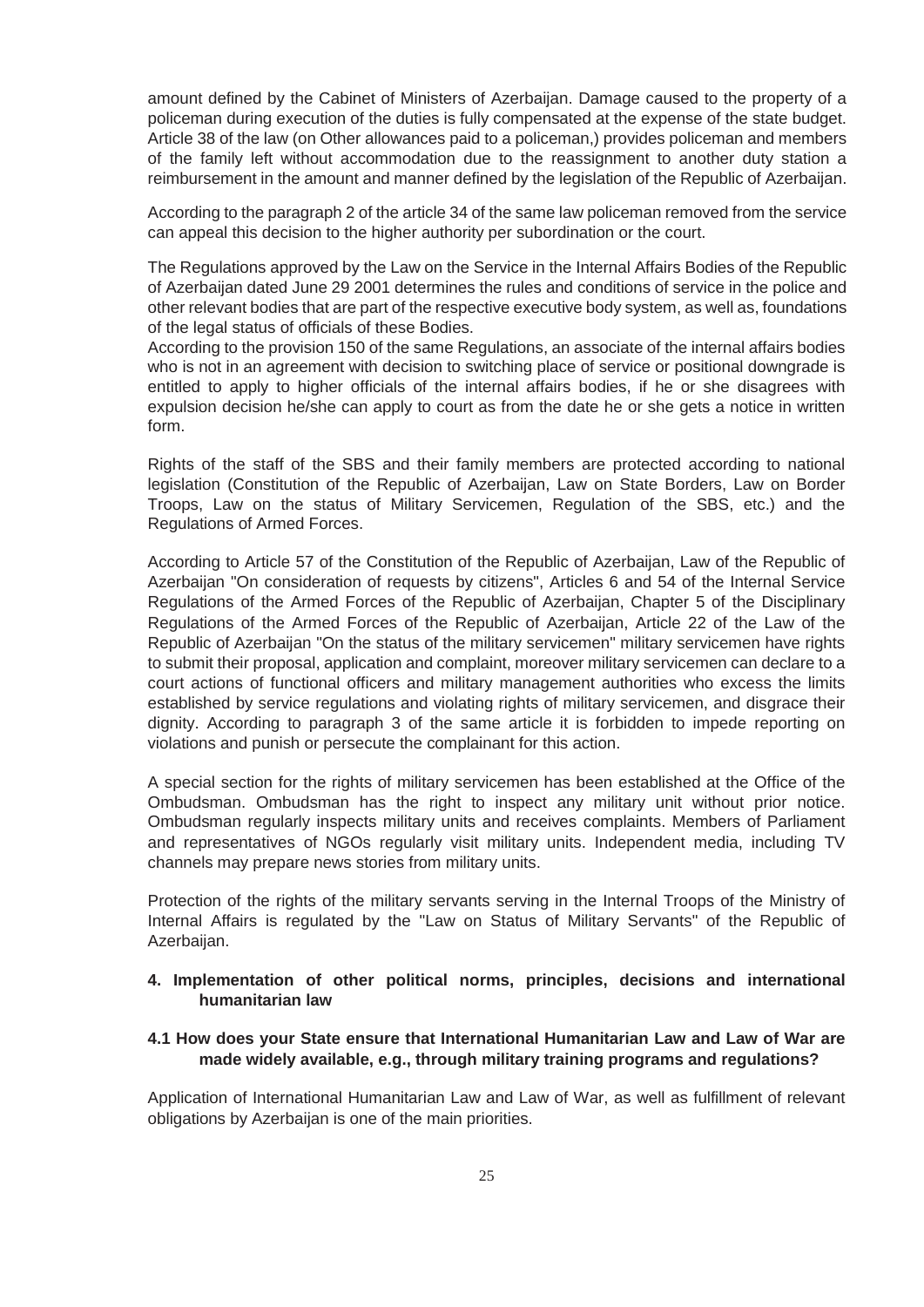Law on Armed Forces of Azerbaijan Republic clearly determines that the military patriotic education of the military servants of the Armed Forces of the Republic of Azerbaijan is carried out on the basis of the values of humanity and national-historical traditions of the people of Azerbaijan.

In order to comply with the provisions of international agreements related to the International Humanitarian Law in the Azerbaijan Army, the Minister of Defense of the Republic of Azerbaijan on May 16, 2014 approved the order No 27 on "Instruction on application of the Law of Armed Conflict in the Armed Forces of the Republic of Azerbaijan". The order envisages the conduct of the following activities:

- Study of the international humanitarian legal norms related to provisions of the Constitution of the Republic of Azerbaijan, laws, and manuals of the Armed Forces, orders and directives of the Minister of Defense by the military servants of the Armed Forces of the Republic of Azerbaijan.
- Fulfillment of the international humanitarian legal norms by military servants during implementation of requirements of combat manuals and guidance on combat operations.
- Consideration of international humanitarian legal norms in orders, directives and other service documentations on conduction of trainings, exercises and events.

Main forms of practical study of the international humanitarian legal norms by military installations, formations and units are tactical exercises and trainings. This process should be extensively applied during staff trainings and group exercises.

## **4.2. What has been done to ensure that armed forces personnel are aware of being individually accountable under national and international law for their actions?**

The law of the Republic of Azerbaijan "On the status of the military personnel" of December 25, 1991 stipulates that the military personnel are responsible for violation of law in accordance with the national legislation of the Republic of Azerbaijan. Military personnel regardless of rank and position are equal under the law.

Military servants from all categories of the Armed Forces study norms of international humanitarian law (or Law of Armed Conflicts). For this purpose, the Baku Office of the International Red Cross Committee organizes courses for military servants to familiarize them with relevant norms.

Humanitarian training course on the Code of Conduct and norms of international humanitarian law on use of the armed forces in the armed conflicts are being conducted for the military from all categories of the Armed Forces of the Republic of Azerbaijan.

Special briefings on the particularities of the implementation of the norms of international humanitarian law during peacekeeping operations are given to the personnel of peacekeeping forces. Relevant methodical recommendations are published in the journal "Hsrbi bilik" (Military knowledge) of the Ministry of Defense.

## **4.3. How does your state ensure that armed forces are not used to limit the peaceful and lawful exercise of human and civil rights by persons as individuals or as representatives of groups nor to deprive them of national, religious, cultural, linguistic or ethnic identity?**

Courses on the law of armed conflicts are conducted to the officers from all categories of Armed Forces of the Republic of Azerbaijan to improve their knowledge about human rights, various